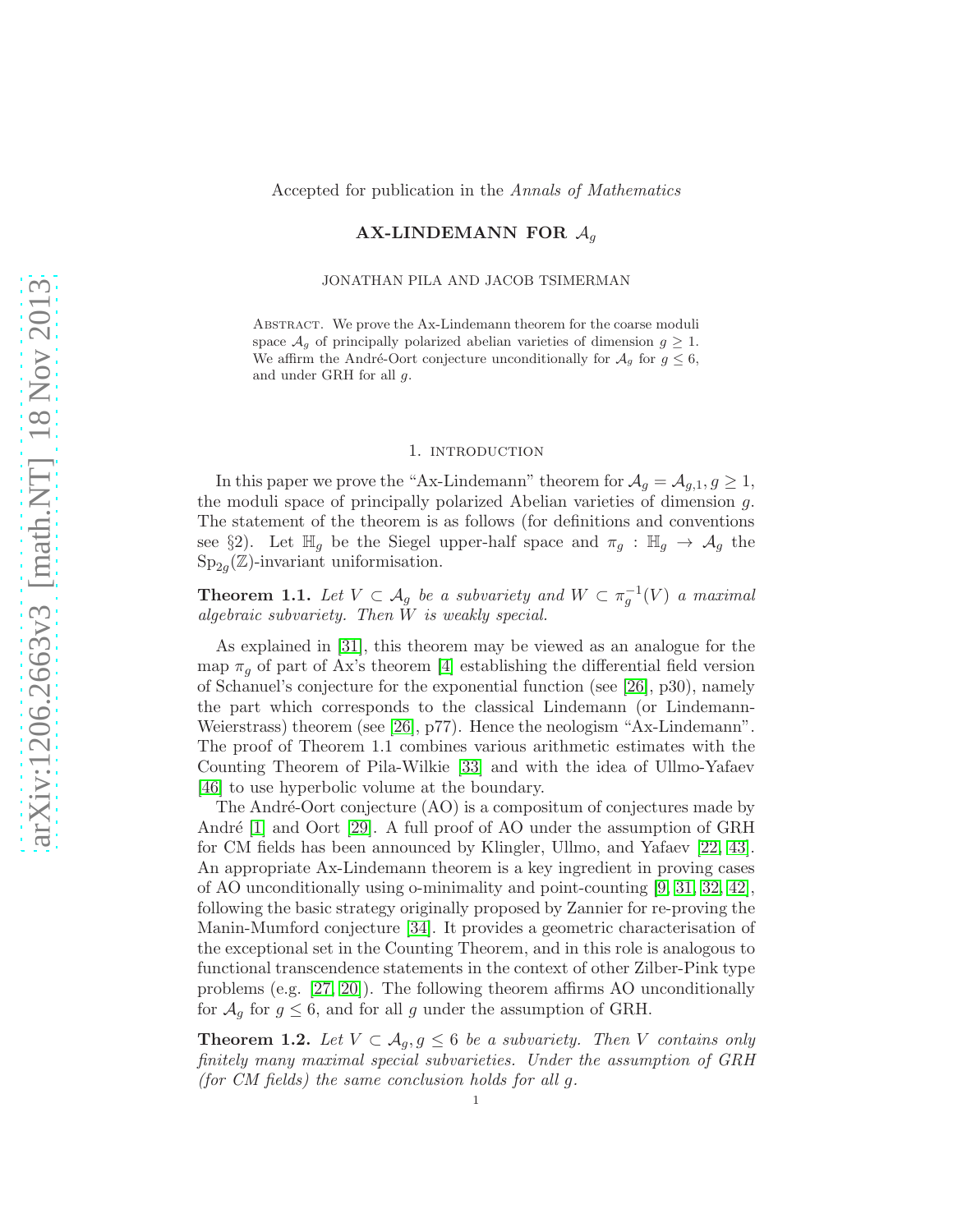Both theorems rely on the definability in the o-minimal structure  $\mathbb{R}_{\text{an. exp}}$ of the map  $\pi_g : \mathbb{H}_g \to \mathcal{A}_g$  when restricted to a standard fundamental domain for the  $Sp_{2g}(\mathbb{Z})$  action. This result, stated in §2.7, is due to Peterzil-Starchenko [\[30\]](#page-20-7). The o-minimality of  $\mathbb{R}_{an, exp}$  is due to van den Dries and Miller [\[14\]](#page-19-7), building on the fundamental work of Wilkie [\[47\]](#page-20-8); for further references on o-minimality see §2.

The restriction to  $g \leq 6$  for the unconditional statement in 1.2 is due to another ingredient which is crucial to the strategy: a suitable lower bound for the size of the Galois orbit of a special point. These have been established by the second author [\[41\]](#page-20-9) unconditionally for  $g \leq 6$ , and for all g on GRH (the former for  $g \leq 3$  and the latter were shown independently by Ullmo-Yafaev [\[45\]](#page-20-10)). However, we show that such bounds are the only remaining obstacle to proving AO for  $\mathcal{A}_g$  in general. This gives a new proof of AO for  $\mathcal{A}_q$  for all  $g$  assuming GRH, by different methods to the ones employed by Klingler-Ullmo-Yafaev [\[22,](#page-19-3) [43\]](#page-20-3).

In the course of preparation of this manuscript, the preprint [\[42\]](#page-20-5) by Ullmo appeared showing how to deduce AO from these ingredients (Ax-Lindemann, height upper bound for preimages of special points, Galois lower bounds, and uniformisation with suitable definability) for any Shimura variety. Ullmo thereby proves (in [\[42\]](#page-20-5)) AO unconditionally for all projective Shimura subvarieties of  $\mathcal{A}_6^n$ ,  $n \geq 1$ , using the Ax-Lindemann theorem for projective Shimura varieties established by Ullmo-Yafaev [\[46\]](#page-20-2), the height upper bounds in [\[32\]](#page-20-4), and the Galois lower bounds of [\[41\]](#page-20-9), as the definability requirements are easily seen to be satisfied (in  $\mathbb{R}_{an}$ ) in the case of a projective Shimura variety. The deductions of AO in [\[42\]](#page-20-5) and here differ in detail but both depend on the structure of weakly special subvarieties of  $A_q$  and make further crucial use of o-minimality (as in [\[31,](#page-20-0) [32\]](#page-20-4)). We have retained our treatment in order to keep our paper self-contained.

We begin in §2 by reviewing  $\mathbb{H}_q$  and our basic definitions and conventions. Then we prove some norm estimates in §3, and estimates about volumes of curves in fundamental domains (§4) and near the boundary of  $\mathbb{H}_q$  (§5). With these preparations we prove 1.1 in §6. The deduction of AO from 1.1 and the various other "ingredients" is carried out in §7.

Acknowledgements. We thank Martin Orr, Kobi Peterzil, and Sergei Starchenko for their comments. We are extremely grateful to the referees for their thorough reading of earlier versions of this paper and their detailed comments and corrections.

### 2. Basic conventions and notation

2.1.  $\text{Sp}_{2g}(\mathbb{R})$  and  $\mathbb{H}_g$ . The *symplectic group*  $\text{Sp}_{2g}(R)$  with entries in a ring R is the group of matrices  $T \in M_{2q}(R)$  satisfying

$$
TJT^t = J
$$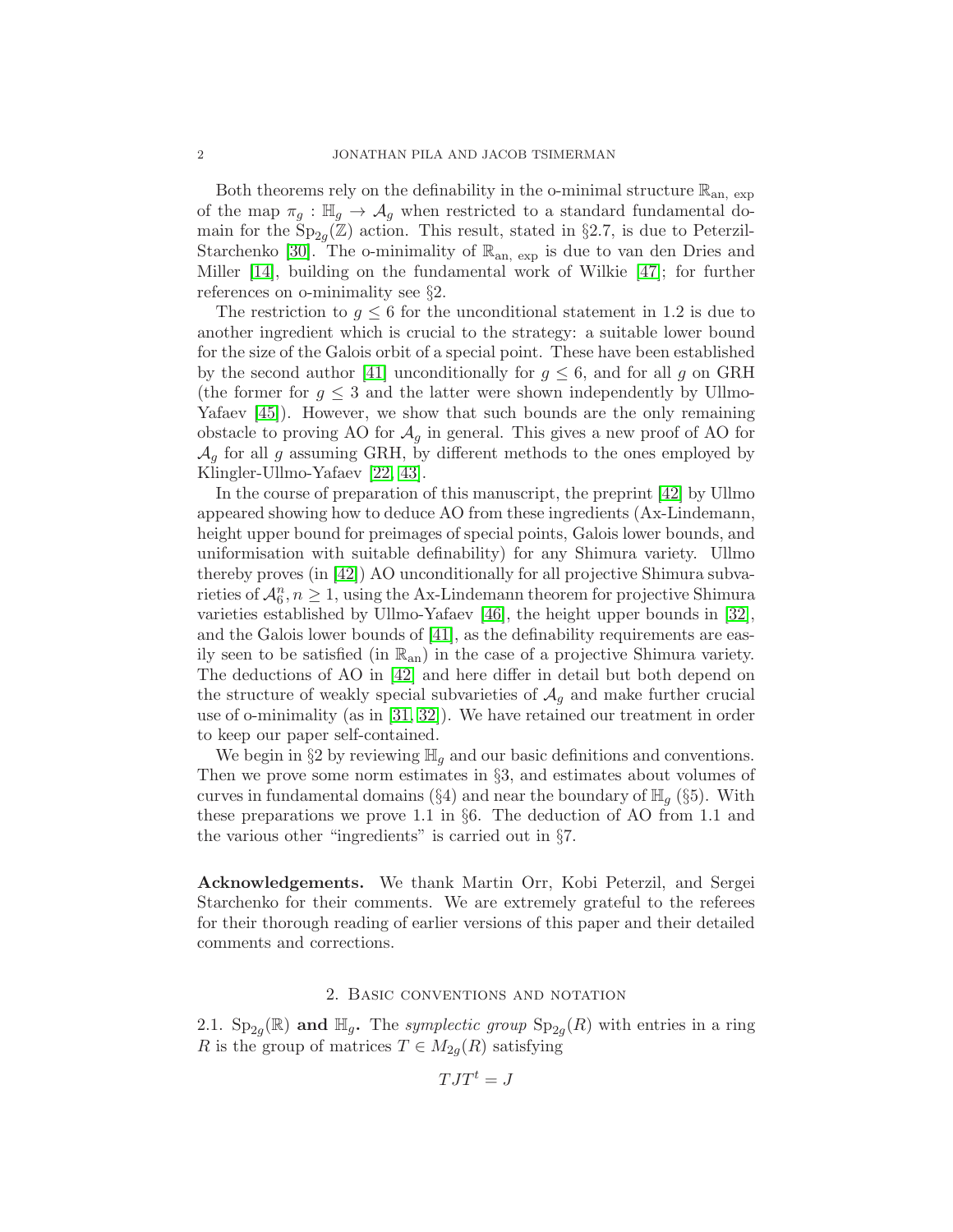where  $J =$  $\begin{pmatrix} 0 & 1_g \end{pmatrix}$  $-1_g$  0  $\setminus$ is the standard alternating matrix of degree 2g, and  $T<sup>t</sup>$  is the transpose of T; see e.g. [\[21\]](#page-19-8). If we write

$$
T = \begin{pmatrix} A & B \\ C & D \end{pmatrix}, \quad A, B, C, D \in M_g(R)
$$

then the condition  $TJT^t = J$  is equivalent (see [\[19\]](#page-19-9), p183) to

$$
ABt = BAt, \quad CDt = DCt, \quad ADt - BCt = Ig.
$$

We know (see [\[19\]](#page-19-9), p184) that

$$
\begin{pmatrix} A & B \\ C & D \end{pmatrix} \in \text{Sp}_{2g}(R) \Rightarrow A^t C = C^t A, B^t D = D^t B,
$$

so that  $Sp_{2g}(R)$  is closed under transposition.

The Siegel upper half-space  $\mathbb{H}_q$  is defined to be

$$
\mathbb{H}_g = \left\{ Z \in M_g(\mathbb{C}) : Z = Z^t, \text{Im}(Z) > 0 \right\}.
$$

Thus  $\mathbb{H}_g$  is an open domain in the space  $M_g(\mathbb{C})^{\text{sym}}$  of symmetric complex  $g \times g$  matrices, which we may identify with  $\mathbb{C}^{g(g+1)/2}$ . There is an action of  $\mathrm{Sp}_{2g}(\mathbb{R})$  on  $\mathbb{H}_g$  given by

$$
\begin{pmatrix} A & B \\ C & D \end{pmatrix} Z = (AZ + B)(CZ + D)^{-1}.
$$

Denote by  $A<sub>g</sub>$  the coarse moduli space of complex principally polarized abelian varieties of dimension g. The quotient  $\text{Sp}_{2g}(\mathbb{Z})\backslash \mathbb{H}_g$  is isomorphic to  $\mathcal{A}_g$ . We write  $\pi_g : \mathbb{H}_g \to \mathcal{A}_g$  for the projection map, which may be given explicitly by scalar Siegel modular forms of suitable weight; see [\[19\]](#page-19-9), §10 and §11.

2.2. Varieties and subvarieties. We identify varieties with their sets of complex-valued points. By a *subvariety*  $V$  of a quasiprojective variety  $W$ we mean a Zariski closed subset. An *irreducible algebraic subvariety* of  $\mathbb{H}_q$ , considered as a subset of  $\mathbb{C}^{g(g+1)/2}$ , means an irreducible component (as a complex analytic variety) of  $\mathbb{H}_g \cap Y$  where  $Y \subset \mathbb{C}^{g(g+1)/2}$  is a subvariety. Likewise, if  $\mathbb H$  is any hermitian domain, then there is a natural algebraic variety  $\mathbb{H}_0$  of which  $\mathbb{H}$  is an open subset (see [\[44\]](#page-20-11)), and we define an irreducible algebraic subvariety of H to be an irreducible component, as a complex analytic variety, of  $\mathbb{H} \cap Y$ , where Y is an algebraic subvariety of  $\mathbb{H}_0$ . For  $A \subset \mathbb{H}_q$ , a maximal algebraic subvariety of A is an irreducible algebraic subvariety  $W \subset \mathbb{H}_g$  with  $W \subset A$  such that if  $W' \subset \mathbb{H}_g$  is an irreducible algebraic subvariety with  $W \subset W' \subset A$  then  $W = W'$ .

2.3. The metric. There is an invariant metric on  $\mathbb{H}_g$  for the action of  $Sp_{2g}(\mathbb{R})$ , and this is given (see e.g. [\[40\]](#page-20-12), p17) by

$$
d\mu(Z) = \text{Tr}(Y^{-1}dZY^{-1}d\bar{Z}).
$$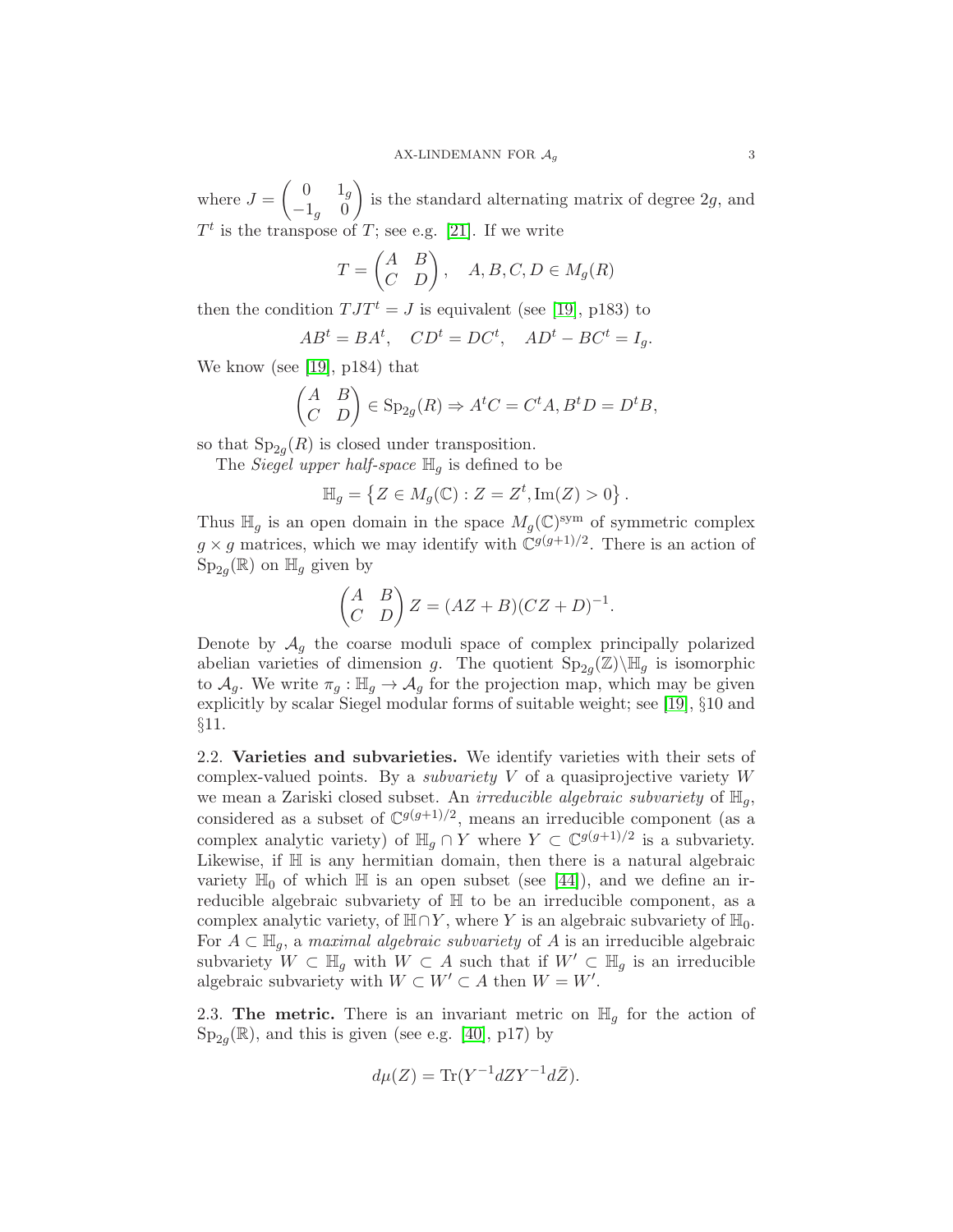2.4. Shimura data and special subvarieties. We gather here some basic facts about Shimura varieties; for a more thorough account with proofs see [\[10\]](#page-19-10) or [\[11\]](#page-19-11). We work exclusively with connected Shimura varieties, of which an excellent account can be found in [\[35\]](#page-20-13).

Define the Deligne torus S be the real torus given by Weil restricting  $\mathbb{G}_m$  from  $\mathbb{C}$  to  $\mathbb{R}$ . Thus, the real points  $\mathbb{S}(\mathbb{R})$  can be identified with  $\mathbb{C}^{\times}$ . A connected Shimura datum is defined to be a pair  $(G, X^+)$  where G is a reductive group over  $\mathbb{Q}$  and  $X^+$  is a connected component of a  $G(\mathbb{R})$ conjugacy class X of homomorphisms  $h : \mathbb{S} \to G_{\mathbb{R}}$  satisfying the following conditions:

- For all  $h \in X$ , only the weights  $(0,0), (1,-1), (-1,1)$  may occur in the adjoint action of  $S$  on the complexified Lie algebra of  $G$
- ad  $\circ$   $h(i)$  is a Cartan involution on the adjoint group  $G_{\mathbb{R}}^{\text{ad}}$  and
- $G^{\text{ad}}$  has no simple Q-factor H such that  $H(\mathbb{R})$  is compact.

These axioms ensure that if we set  $K_{\infty}$  to be the stabilizer of some  $h \in X$ , then  $X = G(\mathbb{R})/K_{\infty}$  is a finite union of hermitian symmetric domains on which  $G(\mathbb{R})$  acts transitively and biholomorphically. We say that  $(H, X_H)$ is a Shimura subdatum of  $(G, X_G)$  if  $H \subset G$  and  $X_H \subset X_G$ . A connected Shimura variety is defined to be  $\Gamma \backslash X^+$ , where  $\Gamma \subset G(\mathbb{Q})$  is a congruence subgroup of  $G(\mathbb{R})$  that stabilises  $X^+$  ([\[35\]](#page-20-13)). Thus, to give a connected Shimura variety is the same as to give a triple  $(G, X^+, \Gamma)$ . A connected Shimura variety can be given the structure of an algebraic variety defined over a number field.

We denote by  $G<sup>ad</sup>$  the adjoint form of a reductive group  $G$ . Given a Shimura datum  $(G, X_G)$  we get an associated Shimura datum  $(G<sup>ad</sup>, X<sub>G<sup>ad</sup>)</sub>$ such that we can identify  $X_G^+$  with  $X_{G^{\text{ad}}}^+$ .

A morphism of connected Shimura varieties

$$
\phi: (H, X_H^+, \Gamma_H) \to (G, X_G^+, \Gamma_G)
$$

is a morphism of  $\mathbb{Q}$ -groups  $\phi: H \to G$  which carries  $X_H^+$  $H^+$  to  $X_G^+$  $\overline{G}$  and  $\Gamma_H$  to  $\Gamma_G$ . The image  $\phi(\Gamma_H \backslash X_H^+)$  is an algebraic subvariety of  $\Gamma_G \backslash X_G^+$  $_G^+$ .

**Definition.** A subvariety  $V \subset \Gamma_G \backslash X_G^+$  $\overline{G}$  is called a special subvariety if there exists a morphism of connected Shimura varieties  $\phi$  :  $(H, X_H^+, \Gamma_H) \rightarrow$  $(G, X_G^+, \Gamma_G)$  such that  $\phi(\Gamma_H \backslash X_H^+)$  $H(H) = V$ . By abuse of notation, we also refer to  $\phi(X_H^+)$  $_H^+$ ) as a special subvariety of  $X_G^+$  $\stackrel{\leftarrow}{G}$ . Keep in mind that  $\phi(X_H^+)$  $\binom{+}{H}$  is an irreducible algebraic subvariety of  $X_G^+$  under its semi-algebraic structure as a hermitian symmetric space. A special point is a special subvariety of dimension zero (in  $\Gamma_G \backslash X_G^+$  $_G^+$  or in  $X_G^+$  $_G^+$ ).

For our purposes, we shall need a slightly more general notion (see [\[44\]](#page-20-11)).

**Definition.** We say that  $V \subset \Gamma_G \backslash X_G^+$  $\overrightarrow{G}$  is a weakly special subvariety if there exist Shimura varieties  $(H_i, X_i^+, \Gamma_i)$  for  $i = 1, 2$  and a Shimura subdatum  $(H, X_H^+) \subset (G, X_G^+)$  such that

$$
(H^{\rm ad}, X_{H^{\rm ad}}^+) = (H_1, X_1^+) \times (H_2, X_2^+)
$$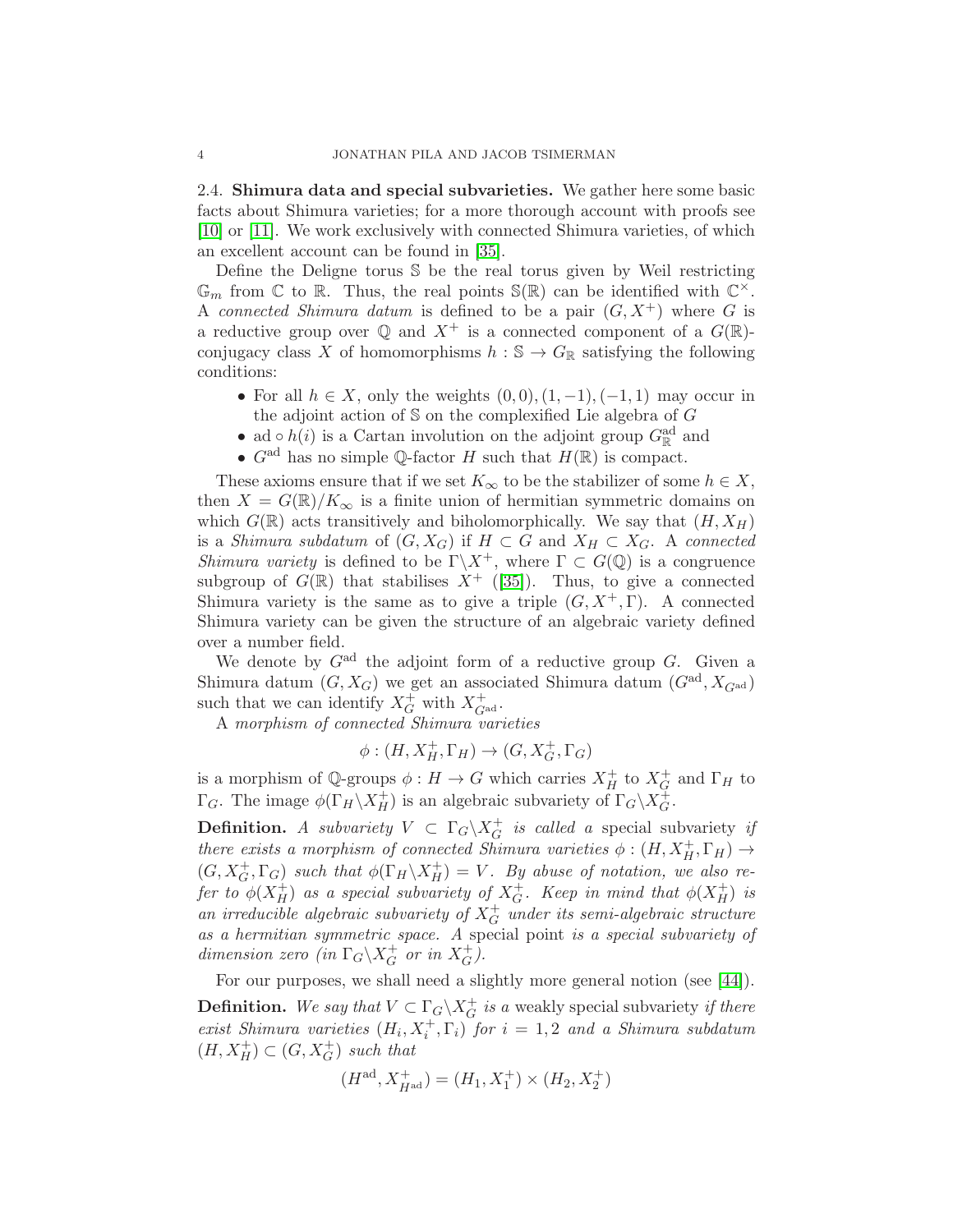and  $y \in \Gamma_2 \backslash X_2^+$  such that V is the image of  $X_1^+ \times \{y\}$  in  $\Gamma_G \backslash X_G^+$  $\overline{G}$ . By the same abuse of notation as above, we refer to the image of  $X_1^+ \times \{y\}$  in  $X_G^+$ G as a weakly special subvariety of  $X_G^+$  $_G^+$ .

A weakly special subvariety is special if and only if it contains a special point; see [\[28\]](#page-19-12).

The following result of Ullmo-Yafaev is very useful in working with weakly special subvarieties:

<span id="page-4-0"></span>**Lemma 2.1.** [\[44\]](#page-20-11) An irreducible algebraic variety  $S \subset \mathbb{H}_q$  is weakly special iff  $\pi_q(S)$  is algebraic.

<span id="page-4-2"></span>Corollary 2.2. An irreducible component of the intersection of weakly special subvarieties is weakly special.

<span id="page-4-3"></span>**Lemma 2.3.** Let  $(G, X_G^+)$  be a connected Shimura datum. Let V be a weakly special subvariety of  $X_G^+$ . Then there exists a semi-simple subgroup  $G_0 \subset G$ defined over  $\mathbb{Q}$ , with no compact  $\mathbb{Q}$ -factors, and a point  $Z_0 \in X_G^+$  $\overline{G}^*$  such that the image of  $G_{0,\mathbb{R}}$  in  $G_{\mathbb{R}}^{ad}$  is fixed by the Cartan involution corresponding to  $Z_0$  and  $V = G_0(\mathbb{R})^+ \cdot \overline{Z_0}.$ 

Proof. Since V is weakly special, there are connected Shimura data

$$
(H^{\rm ad}, X^+_{H^{\rm ad}}) = (H_1, X_1^+) \times (H_2, X_2^+)
$$

where  $(H, X_H)$  is a Shimura subdatum of  $(G, X_G)$ , and a point  $y \in X_2^+$  such that V is the image of  $\phi(X_1^+ \times \{y\})$  in  $\Gamma_G \backslash X_G^+$  $_G^+$ .

Pick  $h \in X_1^+$  and set  $Z_0 = (h, y)$ , where as always we identify  $X_{H^{\text{ad}}}^+$  with  $X_H^+$  $_H^+$ . Finally, take  $G_1 \subset H$  to be  $\phi$  composed with the pullback under the map  $H \to H^{ad}$  of  $H_1 \times \{1_{H_2}\}\$ . Then the Cartan involution corresponding to  $Z_0$  is given by conjugation by a lift to  $H(\mathbb{R})$  of  $(h, y)(i)$ . Thus,  $G_{1,\mathbb{R}}$  is fixed under this involution. By definition, we have

$$
V = X_1^+ \times \{y\} = G_1(\mathbb{R})^+ \cdot Z_0,
$$

as desired. Finally, we let  $G_0$  be the derived subgroup of  $G_1$ . The fact that  $G_0^{\text{ad}}$  has no compact  $\mathbb Q$ -factors follows from the fact that  $H_1^{\text{ad}}$  has none.  $\Box$ 

Now, given an irreducible variety  $V \subset A_g$ , let  $S(V)$  be the minimal weakly special subvariety containing V. Let  $V^{\text{sm}}$  be the smooth locus of V, and let  $U_0$  be a connected component of  $\pi_g^{-1}(V^{\text{sm}})$ . Define the monodromy group  $\Gamma_V \subset \text{Sp}_{2g}(\mathbb{Z})$  to be the stabilizer of  $U_0$ . Let  $G_0$  be the identity component of the Zariski closure of  $\Gamma_V$ .

<span id="page-4-1"></span>**Lemma 2.4.** The group  $G_0$  is semi-simple and  $\pi_g(G_0(\mathbb{R})^+ \cdot v) = S(V)$  for all  $v \in U_0$ .

Proof. The semi-simplicity would follow from Theorem 1 of [\[2\]](#page-18-1), except for the fact that  $\text{Sp}_{2g}(\mathbb{Z})$  does not act freely on  $\mathbb{H}_g$  and thus  $\mathcal{A}_g$  does not possess a family of polarized Hodge structures. However, consider the full congruence group  $\Gamma(3) \subset \text{Sp}_{2g}(\mathbb{Z})$ . This subgroup does act freely on  $\mathbb{H}_g$ , so that  $\mathcal{A}_{g,3} :=$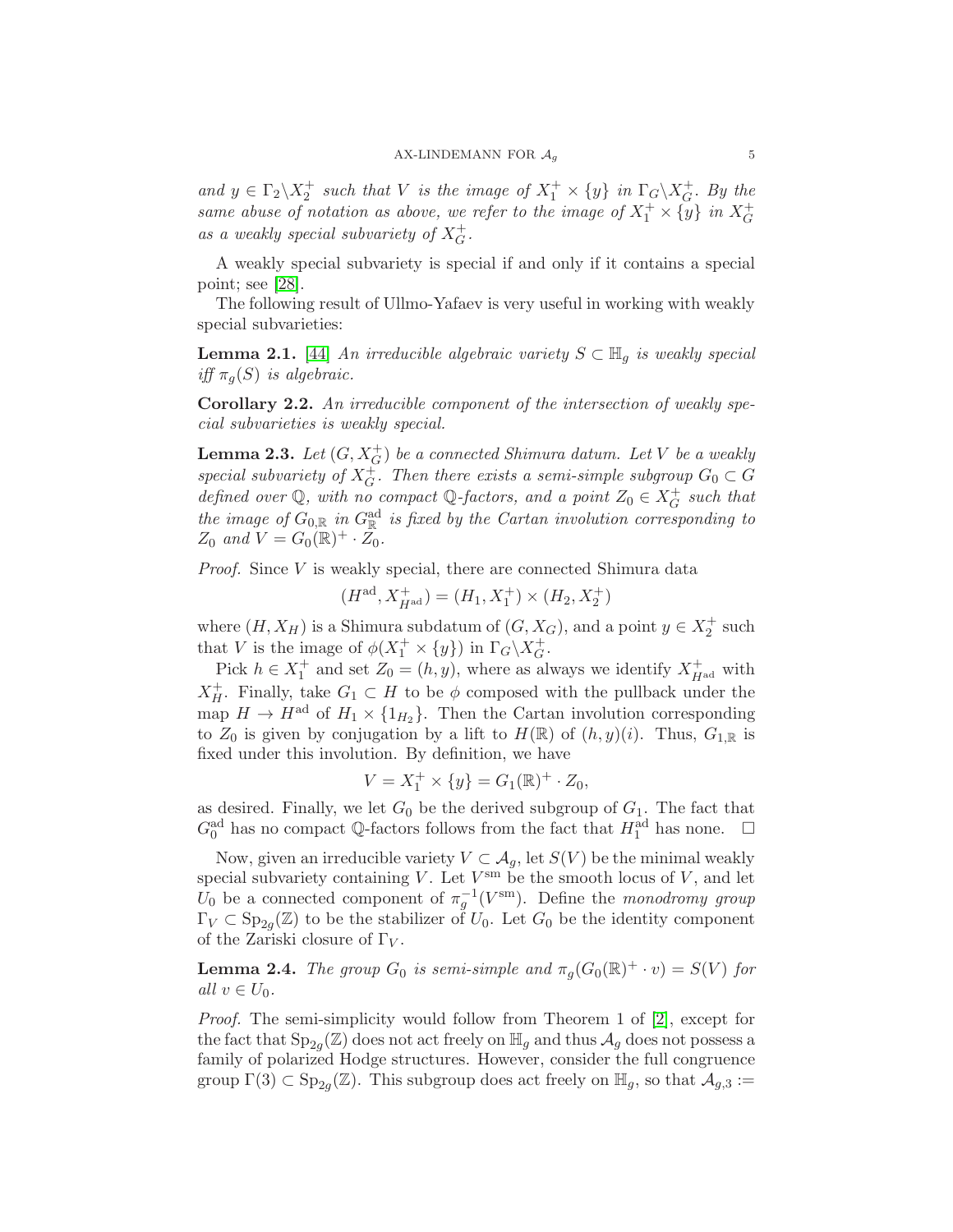$\Gamma(3)\backslash\mathbb{H}_q$  does have a family of polarized Hodge structures. Now, we have the finite map  $\phi_3 : \mathcal{A}_{g,3} \to \mathcal{A}_g$ . Let  $V_3 \subset \mathcal{A}_{g,3}$  be an irreducible component of  $\phi_3^*V$ . We can apply Theorem 1 of [\[2\]](#page-18-1) to  $V_3$  and get that the identity component of the Zariski closure of  $\Gamma_{V_3}$  is semi-simple. However,  $\Gamma_{V_3}$  is a finite index normal subgroup of  $\Gamma_V$  and thus their Zariski closures have the same identity component, proving the semi-simplicity of  $G_0$ . The rest of the lemma follows from [\[28\]](#page-19-12), Lemmas 3.7 and 3.9

2.5. **Fundamental domains.** We set  $S<sub>g</sub>$  to be the usual Siegel fundamental domain for the action of  $Sp_{2g}(\mathbb{Z})$  on  $\mathbb{H}_g$  (see [\[30\]](#page-20-7), or [\[21\]](#page-19-8), §3.3).

<span id="page-5-0"></span>**Lemma 2.5.** Suppose  $X + iY \in S_q$ . Then there exists a constant  $c_q > 0$ such that

(a) All the coefficients of X are bounded in absolute value by  $\frac{1}{2}$ (b)  $|Y| \le \prod_{y=1}^g y_{ii} \le c_g |Y|$ , where  $|Y|$  is the determinant of Y  $(c)$   $\frac{\sqrt{3}}{2} \leq y_{11} \leq y_{22} \leq y_{33} \cdots \leq y_{gg}$ (d)  $\forall 1 \le i \ne j \le g, |y_{ij}| \le \frac{1}{2} \min(y_{ii}, y_{jj}).$ 

Proof. Parts (a) and (d) are true by definition, while (c) follows from [\[21\]](#page-19-8), Lemma 15, p.195. Part (b) follows from Minkowski's 2nd result on successive minima, together with [\[23\]](#page-19-13), Theorem 2.

2.6. Norms. We define the norm of a matrix  $Z = (z_{ij}) = X + iY \in \mathbb{H}_q$ , where  $X, Y \in M_q(\mathbb{R})$ , to be

$$
h(Z) = \max(1, |z_{ij}|, |Y|^{-1}),
$$

and we define the *norm* of a matrix  $M = (m_{ij}) \in M_n(\mathbb{R})$  to be

$$
h(M) = \max(1, |m_{ij}|).
$$

2.7. O-minimality and definability. In this paper *definable* will mean definable in the o-minimal structure  $\mathbb{R}_{\text{an exp}}$ . See [\[31\]](#page-20-0) for an introduction o-minimality and [\[14,](#page-19-7) [13\]](#page-19-14) for the properties of  $\mathbb{R}_{\text{an exp}}$ . An essential input to enable the o-minimal machinery to be applied is the following result due to Peterzil-Starchenko [\[30\]](#page-20-7):

<span id="page-5-1"></span>**Theorem 2.6.** The projection map  $\pi_g : S_g \to A_g$  is definable.

# 3. Some norm bounds

In this section we prove some basic lemmas concerning the norms introduced in 2.6 above. We shall only care about asymptotic growth, and moreover we only wish to establish that certain quantities do not exhibit super-polynomial growth. Thus, we introduce some notation.

**Definition.** Let M be a set and let F, G be functions mapping M to  $\mathbb{R}_{>0}$ . We say that F is polynomially bounded in G if there exist constants  $a, b > 0$ with  $F(m) \leq a \cdot G(m)^b$ , and write  $F \prec G$ . If  $F \prec G$  and  $G \prec F$  we write  $F \simeq G$ .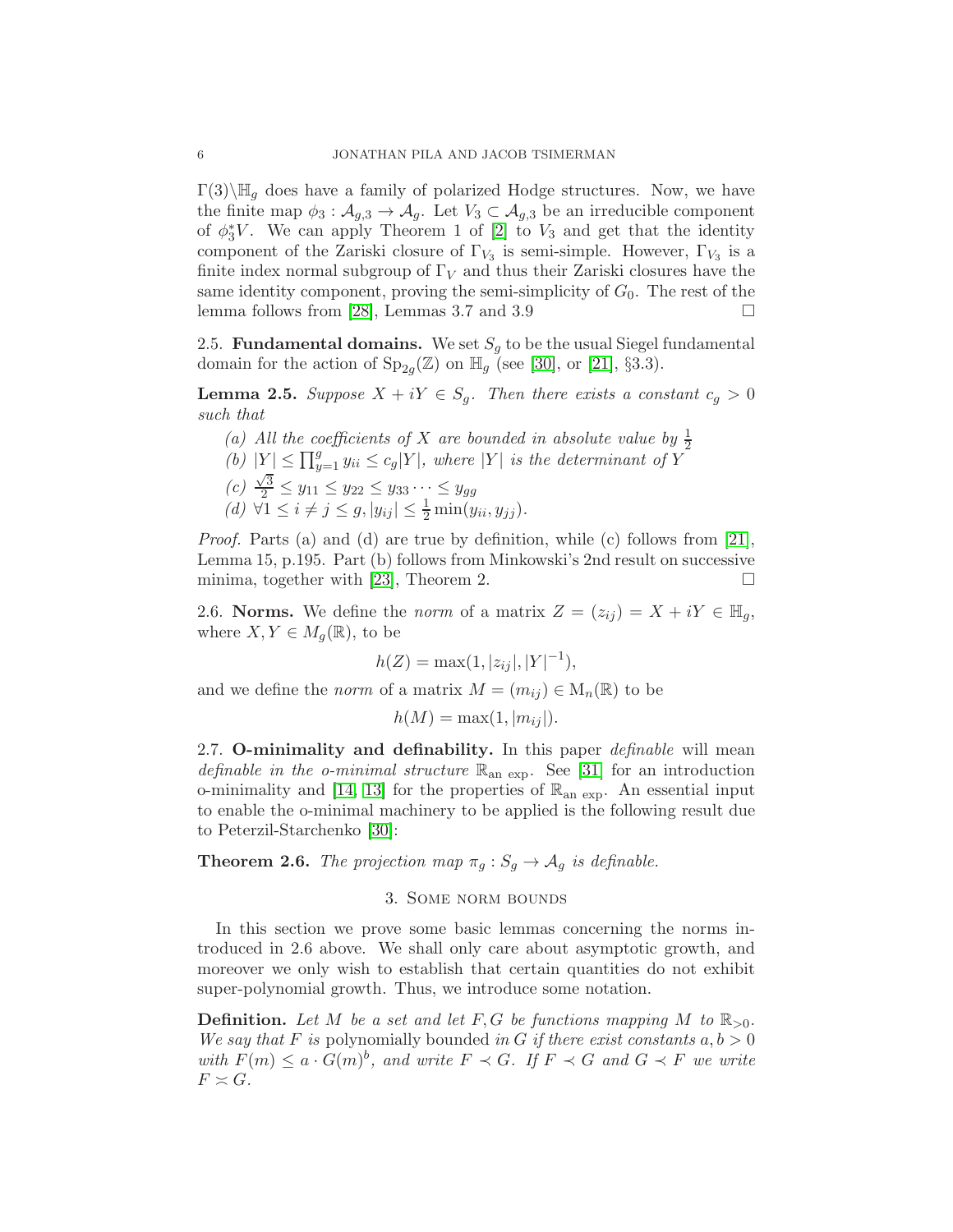Clearly,  $\prec$  is transitive, whereas  $\prec$  is an equivalence relation. It is also clear that  $F \prec G \Leftrightarrow G^{-1} \prec F^{-1}$ . We record some basic facts.

**Lemma 3.1.** If  $Z \in \mathbb{H}_g$  and  $M_1, M_2 \in \text{Sp}_{2g}(\mathbb{R})$  we have:

(1)  $h(M_1M_2) \prec h(M_1)h(M_2)$ (2)  $h(M_1) \asymp h(M_1^{-1})$ (3)  $h(M_1Z) \prec h(M_1)h(Z)$ .

Proof. (1) Clear.

- (2) By symmetry, it is enough to show  $h(M_1^{-1}) \prec h(M_1)$ . This is obvious because the minors of  $M_1$  are polynomial in the entries of  $M_1$ , and  $|M_1| = 1.$
- $(3)$  Write  $M_1 =$  $\begin{pmatrix} A & B \\ C & D \end{pmatrix}$ . Then  $M_1Z = (AZ + B)(CZ + D)^{-1}$ . We firstbound  $|CZ + D|$  from below. Note the identity ([\[19\]](#page-19-9), p184)

(\*) 
$$
(C\overline{Z} + D)^t (AZ + B) - (A\overline{Z} + B)^t (CZ + D) = 2iY.
$$

Let  $f = |CZ + D|$ . Then there exists a vector  $\xi \in \mathbb{C}^g$  with  $||\xi|| = 1$ and  $||(CZ + D)\xi|| \prec f$ , where  $||\xi||$  is defined to be  $\bar{\xi}^t \cdot \xi$ .

Complete  $\xi$  to a unitary basis  $\xi = \xi_1, \xi_2, \dots, \xi_g$ . Then we have

$$
|Y| \le \prod_{i=1}^g |\xi_i^t Y \bar{\xi}_i| \prec |\xi^t Y \bar{\xi}| h(Y)
$$

so that

$$
|\xi^t Y \bar{\xi}|^{-1} \prec h(Y) \le h(Z).
$$

Finally, (\*) gives

$$
|\xi^t Y \bar{\xi}| \prec fh(M_1)h(Z),
$$

so that  $f^{-1} \prec h(M_1)h(Z)$ . It is now clear that all the entries of  $M_1Z$ are polynomially bounded by  $h(M_1)h(Z)$ . It remains to show that if  $M_1 Z = X' + iY'$  then  $|Y'|^{-1} \prec h(M_1)h(Z)$ .

Again using (\*) and the fact that  $M_1Z$  is symmetric, we derive  $(Y')^{-1} = (C\overline{Z} + D)Y^{-1}(CZ + D)^t$ . Thus all the coefficients of  $(Y')^{-1}$ are polynomially bounded by  $h(M_1)h(Z)$ , and thus so is  $|Y'|^{-1}$ . This completes the proof.

 $\Box$ 

We restate here Lemma 3.2 from [\[32\]](#page-20-4). For a point  $Z \in \mathbb{H}_q$  there is a unique  $\gamma_Z \in \text{Sp}_{2g}(\mathbb{Z})$  such that  $\gamma_Z \cdot Z \in S_g$ .

<span id="page-6-0"></span>Lemma 3.2.  $h(\gamma_Z) \prec h(Z)$ .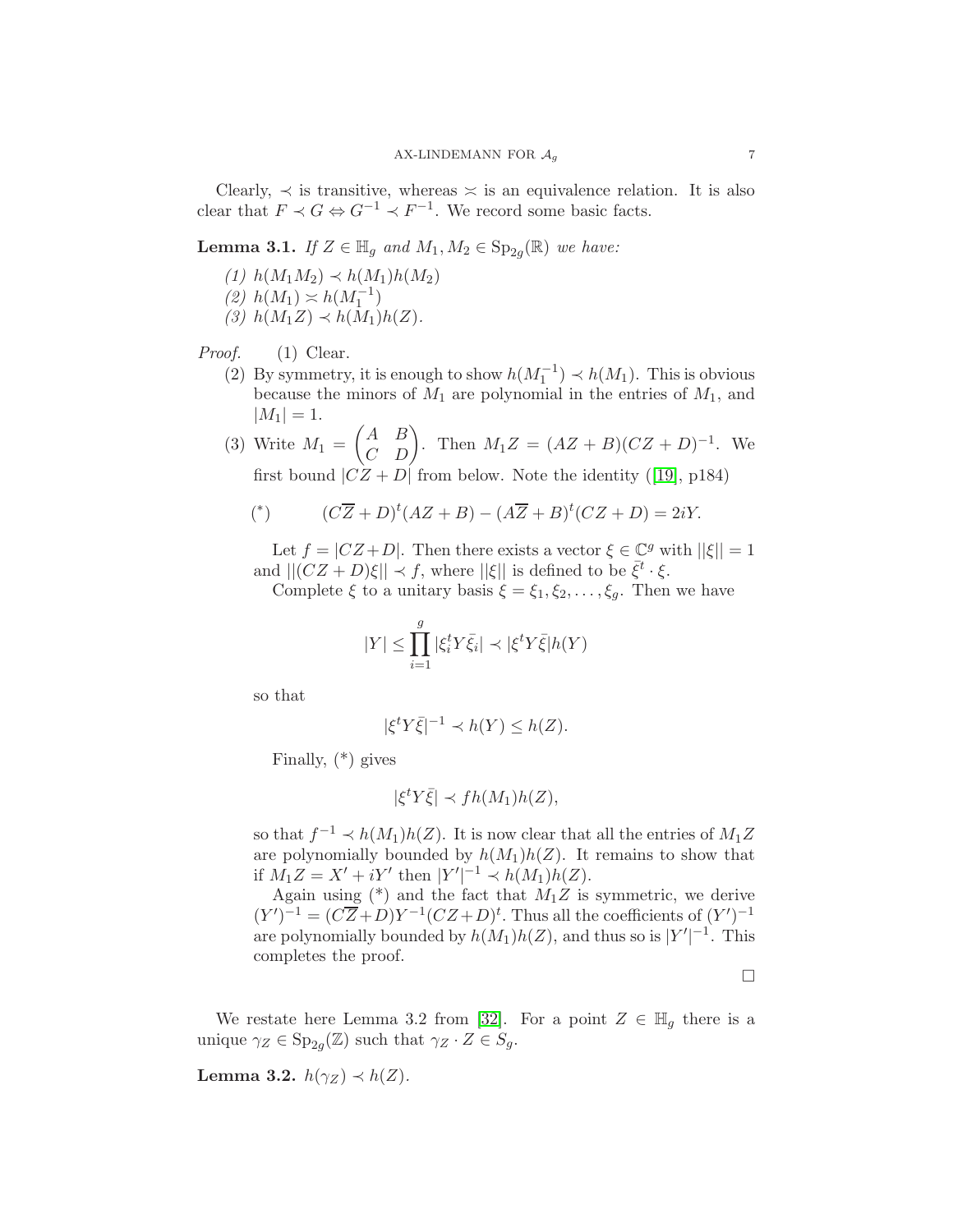### 4. VOLUMES OF ALGEBRAIC CURVES IN  $\mathbb{H}_q$ .

4.1. Volumes of algebraic curves in  $\mathbb{H}_g$ . Recall that there is a complex structure on  $\mathbb{H}_g$  via the imbedding  $\mathbb{H}_g \hookrightarrow M_g(\mathbb{C})^{\text{sym}} = \mathbb{C}^{g(g+1)/2}$ . Take  $C \subset$  $\mathbb{H}_g$  to be a curve in  $\mathbb{H}_g$  (i.e. an irreducible algebraic subvariety of dimension 1). We define the degree of C to be the degree of the Zariski closure of C in  $\mathbb{C}^{g(g+1)/2}$ . The restriction of the metric  $d\mu(Z)$  gives a Riemannian metric on  $C$ , and thus an induced Volume form  $dC$ . Our goal in this section is to prove the following theorem.

<span id="page-7-0"></span>**Theorem 4.1.** For a curve  $C \subset \mathbb{H}_q$  of degree k we have the bound

$$
\int_{C \cap S_g} dC \ll k
$$

where the implied constant depends on g.

Proof. The main ingredient in the proof of the theorem is the following lemma.

**Lemma 4.2.** Within  $S_q$ , we have

$$
d\mu(Z) = Tr(Y^{-1}dZY^{-1}d\overline{Z}) \leq O_g(1) \cdot \sum_{i,j} \frac{|dz_{ij}|^2}{y_{ii}y_{jj}}
$$

*Proof.* By Lemma [2.5](#page-5-0) we have that  $|Y| \gg \prod_{i=1}^{g} y_{ii}$ , and

(\*) 
$$
\forall i \neq j, |y_{ij}| \leq \min(y_{ii}, y_{jj})/2.
$$

Now, let  $y'_{ij}$  denote the entries of  $Y^{-1}$ , and let  $M_{ij}$  be the  $(i, j)$ 'th minor of Y. Then by  $(*)$  and the expansion of  $M_{i,j}$  along columns we see that  $|M_{ij}| \ll \prod_{l \neq j} y_{ll}$ , and thus  $|y'_{ij}| = |Y|^{-1}|M_{ij}| \ll y_{jj}^{-1}$ . Likewise  $|y'_{ij}| \ll y_{ii}^{-1}$ . Thus  $y'_{ij} \le |y_{ii} \cdot y_{jj}|^{-\frac{1}{2}}$ . Thus we have

$$
Tr(Y^{-1}dZY^{-1}d\overline{Z}) = \sum_{i,j,m,l} y'_{ij}dz_{jm}y'_{ml}d\overline{z_{li}}
$$
  

$$
\ll \sum_{i,j,m,l} |dz_{jm}dz_{li}|(y'_{ii}y'_{jj}y'_{mm}y'_{ll})^{-\frac{1}{2}}
$$
  

$$
\leq \sum_{i,j,m,l} \frac{|dz_{jm}|^2}{y_{jj}y_{mm}} + \frac{|dz_{li}|^2}{y_{ii}y_{ll}}
$$

which is what we wanted to show.  $\Box$ 

Since the volume form for the conformal metric  $|dz_{ij}|^2$  is  $dx_{ij}dy_{ij}$ , by the lemma above, it is enough to show that for all  $(i, j)$  we have

$$
\int_{C \cap S_g} \frac{dx_{ij} dy_{ij}}{y_{ii} y_{jj}} \ll k.
$$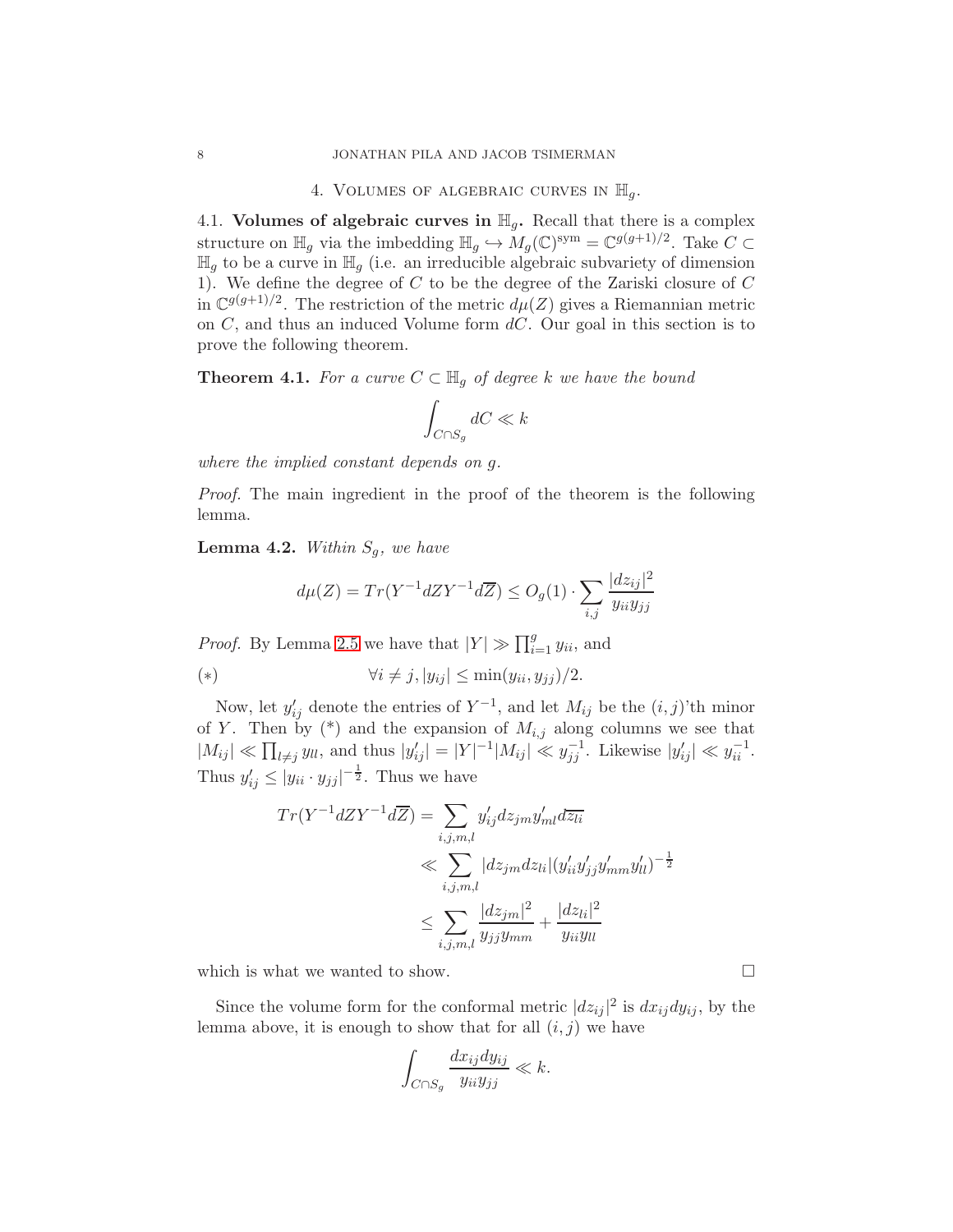We first consider the case  $i = j$ . In this case, consider the projection map onto the  $z_{ii}$  coordinate,  $\pi_{ii} : \mathbb{H}_g \to \mathbb{H}_1$ . By Lemma [2.5](#page-5-0) the image of  $S_g$  under  $\pi_{ii}$  is contained in the Siegel set

$$
y_{ii} > \frac{\sqrt{3}}{2}, |x_{ii}| \le \frac{1}{2}.
$$

Moreover, when the map  $\pi_{ii}$  is restricted to C it is either constant, in which case the differential  $dz_{ii}$  vanishes along C, or it has finite fibers. In fact, since C has degree k, the map  $\pi_{ii}: C \to \mathbb{H}_1$  is at most k to 1. Thus we have

$$
\int_{C \cap S_g} \frac{dx_{ii} dy_{ii}}{y_{ii}^2} \le k \int_{y_{ii} = \sqrt{3}/2}^{\infty} \int_{x_{ii} = -\frac{1}{2}}^{\frac{1}{2}} \frac{dx_{ii} dy_{ii}}{y_{ii}^2} = \frac{2k}{\sqrt{3}}
$$

We now consider the case of  $i \neq j$ . Here we use that since  $y_{ii}, y_{jj} > \frac{\sqrt{3}}{2}$  $\frac{73}{2}$ , we have  $\frac{1}{y_{ii}y_{jj}} \leq \min(\frac{1}{y_{ij}^2}, \frac{4}{3})$  $\frac{4}{3}$ ). Thus projecting to the  $z_{ij}$  coordinate and reasoning as before, we get

$$
\int_{C \cap S_g} \frac{dx_{ij}dy_{ij}}{y_{ii}y_{jj}} \le k \int_{y_{ij} = -\infty}^{\infty} \int_{x_{ij} = -\frac{1}{2}}^{\frac{1}{2}} \min(\frac{4}{3}, \frac{1}{y_{ij}^2}) dx_{ij} dy_{ij} \ll k
$$
  
as desired.

4.2. Volumes of algebraic curves in weakly special subvarieties. Let G be a connected semi-simple algebraic subgroup of  $Sp_{2q}$  defined over  $\mathbb{Q}$ , with no simple compact Q-factors, and  $Z_0 \in \mathbb{H}_g$  such that  $\mathbb{H}_G := G(\mathbb{R})^+ \cdot Z_0$ is a weakly special subvariety with  $G_0^{\text{ad}}(\mathbb{R})$  fixed by the Cartan involution corresponding to  $Z_0$ . Our goal is to prove a similar statement to Theorem [4.1](#page-7-0) with  $\mathbb{H}_G$  replacing  $\mathbb{H}_q$ .

Let  $V_G := \pi_g(\mathbb{H}_G)$  be the weakly special subvariety of  $\mathcal{A}_g$ , and let

$$
\Gamma_G \subset \mathrm{Sp}_{2g}(\mathbb{Z})
$$

be the lattice which stabilizes  $\mathbb{H}_G$ . Necessarily,  $\Gamma_G$  contains  $G(\mathbb{Z})^+$ , the intersection of  $G(\mathbb{R})^+$  with  $Sp_{2g}(\mathbb{Z})$ , as a subgroup of finite index. Note that  $\pi_g^{-1}(V_G)$  is the (not disjoint) union over  $\gamma \in \text{Sp}_{2g}(\mathbb{Z})$  of  $\gamma \mathbb{H}_G$ . Now, consider  $\pi_g^{-1}(V_G) \cap S_g$ . By Theorem [2.6](#page-5-1) this intersection is definable and thus has only finitely many connected components. Thus, there are finitely many elements  $\gamma_i \in \mathrm{Sp}_{2g}(\mathbb{Z}), 1 \leq i \leq m$  such that

$$
\pi_g \left( \bigcup_{i=1}^m \gamma_i^{-1} \mathbb{H}_G \cap S_g \right) = V_G
$$

and thus

$$
\pi_g \left( \bigcup_{i=1}^m \mathbb{H}_G \cap \gamma_i S_g \right) = V_G.
$$

**Lemma 4.3.** With notation as above,  $S_G^0 := \bigcup_{i=1}^m \gamma_i S_g \cap \mathbb{H}_G$  contains a fundamental domain for the action of  $\Gamma_G$ .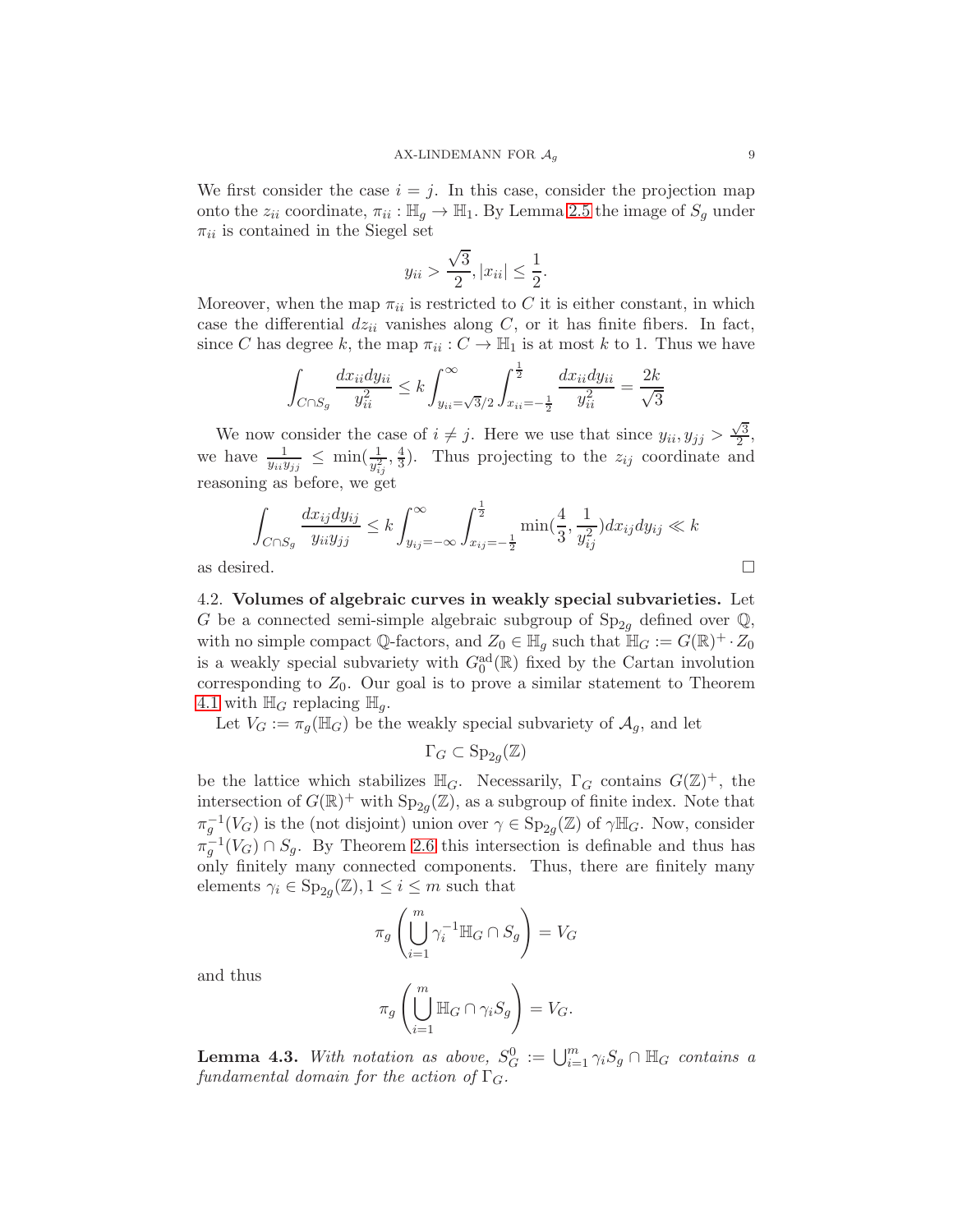*Proof.* Indeed, let  $Z \in \mathbb{H}_G$ . Then as  $S_g$  is a fundamental domain for  $Sp_{2g}(\mathbb{Z})$ , there exists  $\gamma \in \text{Sp}_{2g}(\mathbb{Z})$  such that  $\gamma \cdot Z \in S_g$ . Now, as above this means that there is an i with  $1 \leq i \leq m$  such that  $\gamma \cdot Z \in \gamma_i^{-1} \cdot \mathbb{H}_G$  and  $\gamma \cdot \mathbb{H}_G = \gamma_i^{-1} \cdot \mathbb{H}_G$ . Thus there exists a  $g \in \Gamma_G$  with  $\gamma = \gamma_i^{-1} \cdot g$ . Thus  $\gamma_i^{-1} gZ \in S_g \cap \gamma_i^{-1} \mathbb{H}_G$ and so  $gZ \in \gamma_i S_g \cap \mathbb{H}_G \subset S_G^0$  $\overline{G}$  as desired.

Now, by picking coset representatives for  $G(\mathbb{Z})^+$  in  $\Gamma_G$  we can find a finite union of elements  $\beta_j \in \text{Sp}_{2g}(\mathbb{Z})$  such that  $S_G := \cup_j \beta_j S_G^0 \cap \mathbb{H}_G$  contains a fundamental domain for the action of  $G(\mathbb{Z})^+$  on  $\mathbb{H}_G$ .

Summarizing the above discussion, we arrive at the following theorem:

<span id="page-9-1"></span>**Theorem 4.4.** There is a semi-algebraic set  $S_G \subset \mathbb{H}_G$  such that

- (1)  $G(\mathbb{Z})^+\cdot S_G = \mathbb{H}_G$
- (2) For an irreducible algebraic curve  $C \subset \mathbb{H}_G$  of degree k, we have the bound

$$
\int_{C\cap S_G}dC\ll k
$$

where the implied constant depends on G

(3) The projection map  $\pi_q : S_G \to A_q$  is definable.

Proof. Assertion (1) was already proven in the discussion above. For (2) we need only observe that if C is algebraic of degree k, then so is  $\gamma \cdot C$ . Hence

$$
\int_{C\cap S_G}dC\leq \sum_{i=1}^m\sum_{j=1}^n\int_{C\cap \beta_j\gamma_iS_g}dC=\sum_{i=1}^m\sum_{j=1}^n\int_{(\beta_j\gamma_i)^{-1}C\cap S_g}d(\beta_j\gamma_i)^{-1}C\ll k
$$

where the last inequality follows from Theorem [4.1.](#page-7-0) Finally, (3) follows easily from the fact that  $\pi_g : S_g \to A_g$  is definable, as per Theorem [2.6.](#page-5-1)  $\Box$ 

#### 5. Volumes of algebraic curves near the boundary

Take  $C \subset M_g(\mathbb{C})^{\text{sym}}$  to be an irreducible algebraic curve of degree k in  $\mathbb{H}_g$ . Then its Zariski closure  $C^{\text{zar}}$  must intersect the boundary  $\partial \mathbb{H}_g$  in some real algebraic curve  $C_0$ ; to see that  $C^{\text{zar}}$  cannot be contained in  $\mathbb{H}_g$  recall that there is a birational algebraic map taking  $\mathbb{H}_g$  to a bounded set. Our goal in this section is to show that the volume of  $C$  near  $C_0$  is large. This idea and its execution are due to Ullmo and Yafaev [\[46\]](#page-20-2).

<span id="page-9-0"></span>**Theorem 5.1.** For  $M > 1$  set  $C_M := \{Z \in C \mid h(Z) \leq M\}$ . Then

$$
M \prec \int_{C_M} dC.
$$

*Proof.* We proceed as in [\[46\]](#page-20-2). Pick a smooth compact piece  $I \subset C_0$ , and a point  $p \in I$ . For  $0 < \alpha < \beta < 2\pi$  set

$$
\Delta_{\alpha,\beta} := \{ z = re^{i\theta} \mid 0 \le r < 1, \alpha \le \theta \le \beta \}
$$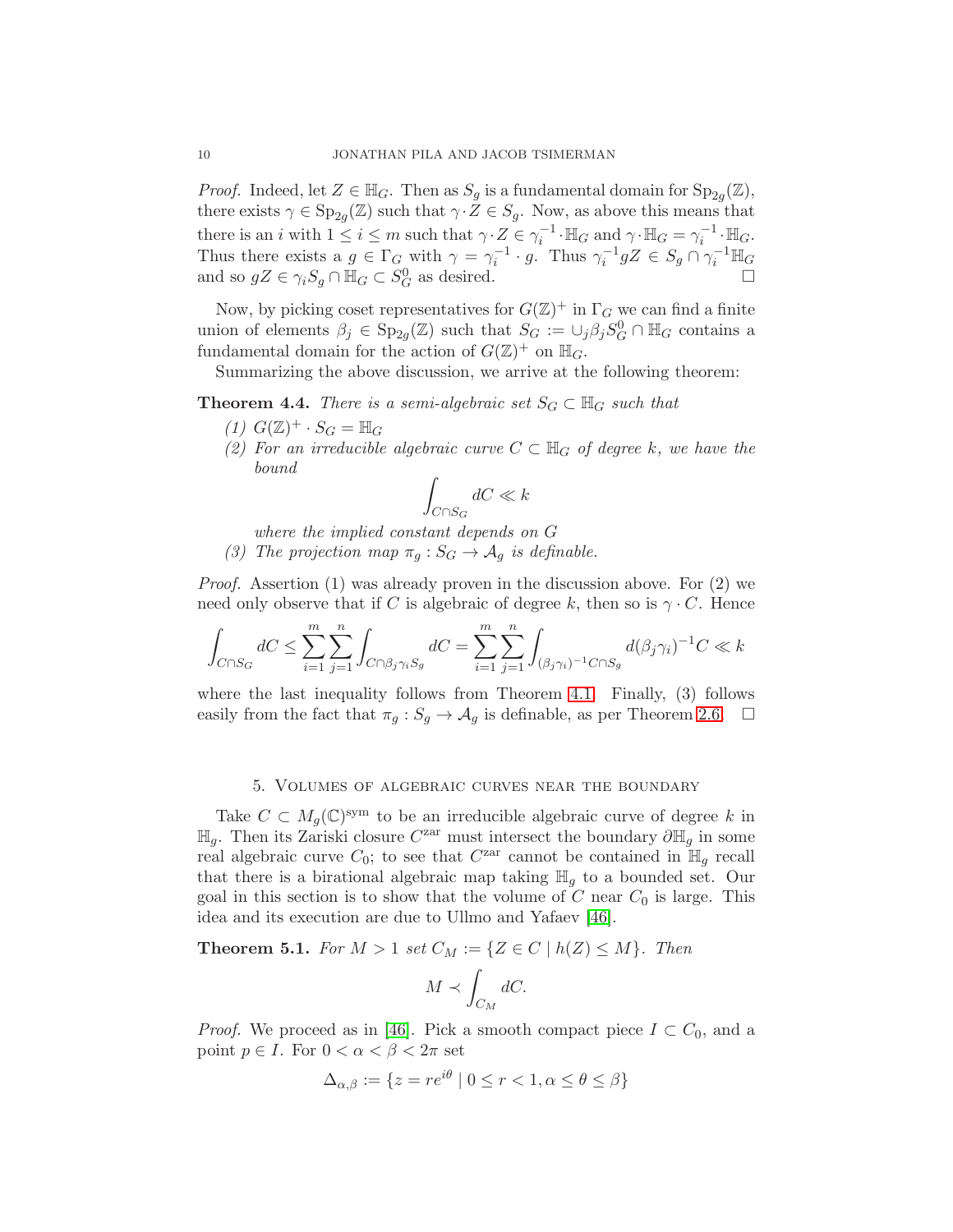and

$$
C_{\alpha,\beta} := \{ z = e^{i\theta} \mid \alpha \le \theta \le \beta \}.
$$

We may find  $\alpha, \beta$  and a real analytic map

 $\psi : \Delta_{\alpha, \beta} \to C$ 

which extends to a real analytic function from a neighbourhood of  $\Delta_{\alpha,\beta}\cup C_{\alpha,\beta}$ to  $C^{\text{zar}}$  such that  $\psi(C_{\alpha,\beta}) \subset \partial \mathbb{H}_g$ . Composing with |Y| gives a real analytic function on a neighbourhood of  $\Delta_{\alpha,\beta} \cup C_{\alpha,\beta}$  which is positive on  $\Delta_{\alpha,\beta}$  and vanishes exactly when  $1 - z\overline{z}$  vanishes. Thus, there exists  $\lambda > 0$  such that  $|Y|^2 = (1 - z\overline{z})^{\lambda} \cdot \psi_1(z)$  where  $\psi_1(z)$  is a real analytic function that is positive on  $\Delta_{\alpha,\beta}$  and which does not vanish identically on  $C_{\alpha,\beta}$ . Thus by changing α and β if necessary we can ensure that  $\psi_1(z)$  is non-vanishing on  $C_{\alpha,\beta}$ , so that

<span id="page-10-0"></span>(1) 
$$
\log |Y| = \frac{\lambda}{2} \log(1 - z\bar{z}) + O(1).
$$

Now, as in Ullmo-Yafaev we can also ensure that if  $\omega$  denotes the Kähler form on  $\mathbb{H}_g$  and  $\omega_{\Delta} = i dz \wedge d\overline{z} / (1 - |z|^2)^2$  then

$$
(2) \t\t\t \psi^*(\omega) = s\omega_\Delta + \eta
$$

where  $\eta$  is smooth in some neighbourhood of  $C_{\alpha,\beta}$ , and s is some positive integer. Finally, for  $\delta < 1$  we set  $I_{\delta} = \Delta_{\alpha,\beta} \cap \{|z| < 1 - \delta\}.$ 

A computation gives we have

<span id="page-10-1"></span>
$$
\int_{I_{\delta}} \omega_{\Delta} \gg \frac{1}{\delta}.
$$

Combining this with equations [\(1\)](#page-10-0) and [\(2\)](#page-10-1) gives the result.  $\Box$ 

### 6. Proof of Ax-Lindemann

We can now prove the Ax-Lindemann (or Ax-Lindemann-Weierstrass) theorem for  $A_q$ . We give a more general formulation applicable to semialgebraic subsets  $W \subset \pi_g^{-1}(V)$ . Such a set W will be called *irreducible* if it is not the union of two non-empty relatively closed proper subsets in the topology induced on it by the Zariski topology of algebraic sets defined over  $\mathbb{R}$  (see [\[18\]](#page-19-15)).

<span id="page-10-2"></span>**Theorem 6.1.** Let  $V \subset A_q$  be an irreducible algebraic variety, and suppose that  $W \subset \pi_g^{-1}(V)$  is a connected irreducible semi-algebraic subset of  $\mathbb{H}_g$ . Then there exists a weakly special subvariety  $S \subset V$  such that  $W \subset \pi_g^{-1}(S)$ .

*Proof.* We proceed by induction on the dimension V, the case of  $dim(V) = 0$ being obvious, as all points are weakly special; for the same reason we may assume  $W$  has positive dimension. We may assume without loss of generality that W is maximal (i.e. if W' is semi-algebraic with  $W \subset W' \subset \pi_g^{-1}(V)$ then  $W'$  has  $W$  as a component). Likewise, we may assume by our induction hypothesis that V is minimal in the sense that there does not exist  $V' \subset V$ with dim  $V' < \dim V$  and  $W \subset \pi_g^{-1}(V')$ . Note that since W is maximal, by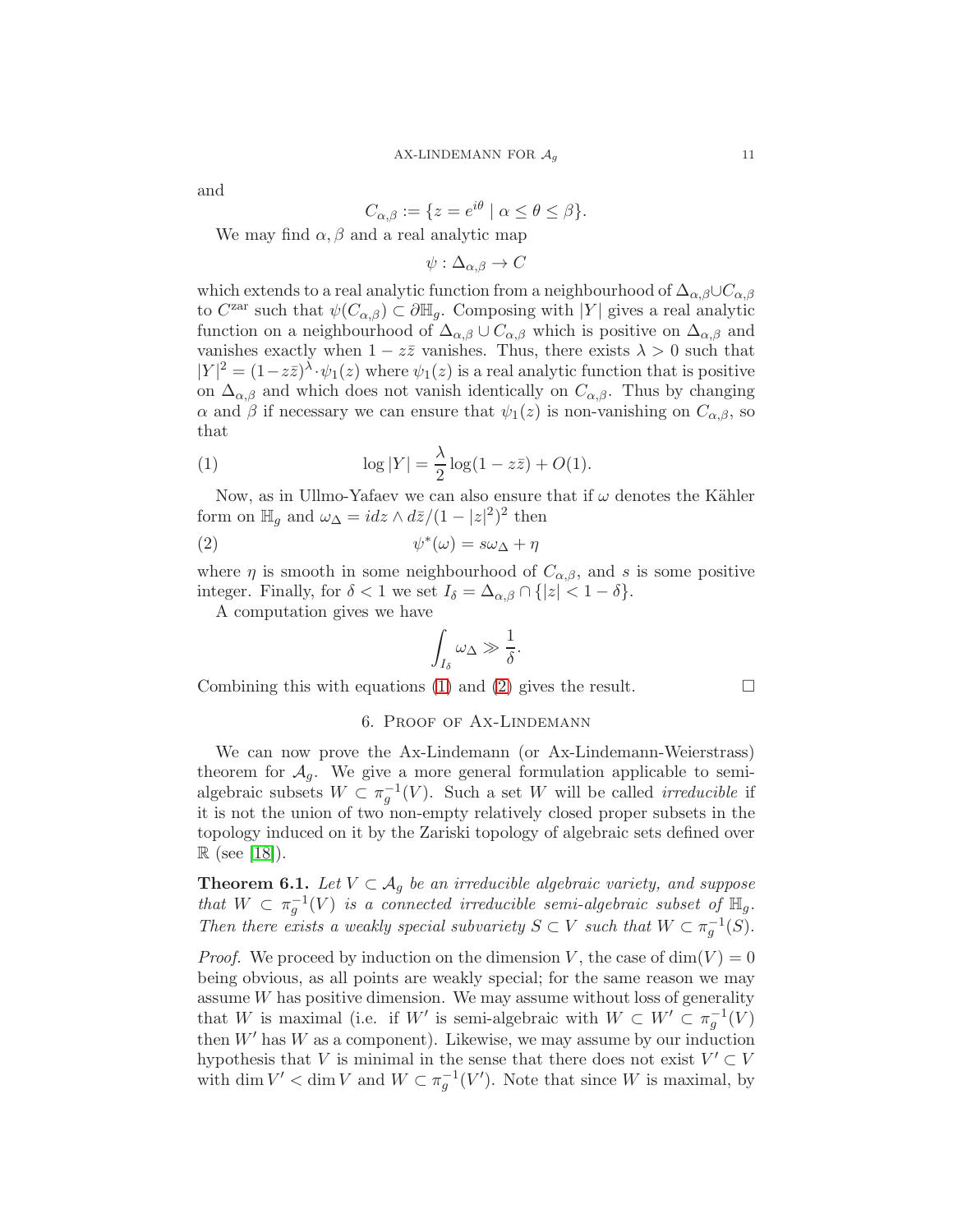Lemma 4.1 of [\[32\]](#page-20-4), W must be a complex algebraic subvariety. To prove the theorem we must show that  $V$  is weakly special, so that  $W$  is an irreducible component of  $\pi_g^{-1}(V)$ , by Lemma [2.1.](#page-4-0)

Take now  $S_0$  to be the minimal weakly special subvariety of  $A_q$  containing V and write  $U_0$  for the irreducible component of  $\pi_g^{-1}(S_0)$  containing W (so we have to show that  $S_0 = V$  and  $W = U_0$ .

Let  $\Gamma_V \subset \text{Sp}_{2g}(\mathbb{Z})$  be the monodromy group of V, and let  $G_0$  be the connected component of the Zariski closure of  $\Gamma_V$ . Then by Lemma [2.4,](#page-4-1)  $G_0$  is a semi-simple group over  $\mathbb{Q}$ , and for any point  $u_0 \in U_0$  we have  $U_0 = G_0(\mathbb{R})^+ \cdot u_0$ . Assume without loss of generality that  $W \cap S_{G_0} \neq \emptyset$ .

Write Y for a connected component of  $\pi_g^{-1}(V)$  which intersects the open part of  $S_{G_0}$ , and set  $Y^0 = Y \cap S_{G_0}$ . Note that  $Y^0$  is definable (in  $\mathbb{R}_{\text{an,exp}}$ ; [\[30\]](#page-20-7)). Write

$$
X = \{ \gamma \in G_0(\mathbb{R}) \mid \dim \left( \gamma \cdot W \cap Y^0 \right) = \dim W \},\
$$

which likewise is definable. Observe that  $\gamma \cdot W \subset Y$  for all  $\gamma \in X$  by the dimension assumptions and analytic continuation.

For a set  $A \subset \text{Sp}_{2g}(\mathbb{R})$  and a real number  $T \geq 1$  define the counting function

 $N(A, T) = \# \{ M \in A \cap \text{Sp}_{2g}(\mathbb{Z}) : H(M) \leq T \}.$ 

Here  $H(M)$  is the multiplicative Weil height of M, i.e. the maximum size of its integer entries, so that  $H(M) = h(M)$  as defined in 2.6 (as not all its entries can vanish).

**Lemma 6.2.** We have  $T \prec N(X,T)$ , implied constants depending on X.

*Proof.* Let  $C \subset W$  be an algebraic curve. For  $T > 0$ , define

$$
C_T = \{ Z \in C \mid h(Z) \leq T \}, \quad X_T = \{ \gamma \in X \mid h(\gamma) \leq T \}.
$$

Since  $S_{G_0}$  contains a fundamental domain, for each point  $Z \in \mathbb{C}$  there exists  $a \gamma \in \Gamma_V$  such that  $\gamma \cdot Z \in Y^0$ . By Lemma [3.2](#page-6-0) there exists  $M > 0$  such that  $H(\gamma) \leq h(Z)^M$  for sufficiently large  $h(Z)$ . Hence for  $T \gg 1$ , we must have

$$
C_{T^{\frac{1}{M}}} \subset \bigcup_{\gamma \in X_T \cap \Gamma_V} \gamma^{-1} S_{G_0}
$$

.

In particular, we have that

$$
\text{Vol}(C_{T^{\frac{1}{M}}})\leq \sum_{\gamma\in X_T\cap \Gamma_V}\text{Vol}(\gamma\cdot C\cap S_{G_0}).
$$

Combining Theorems [5.1](#page-9-0) and [4.4](#page-9-1) now gives the result.

Since  $N(X,T)$  grows faster than some positive power of T, the Counting Theorem (in the form [\[31\]](#page-20-0), Theorem 3.6) implies that there are semialgebraic varieties  $W_1 \subset X$  of positive dimension containing arbitrarily many points  $\gamma \in \Gamma_V$  such that  $W_1 \cdot W \subset Y$ . To see this, supposing  $N(X,T) \gg T^{\eta}$ with  $\eta > 0$ , apply [\[31\]](#page-20-0), Theorem 3.6 with  $\mu = 0, k = 1$ , and  $0 < \epsilon < \eta$ . As the  $\gg T^{\eta}$  rational points up to height T are contained in  $\ll T^{\epsilon}$  blocks (as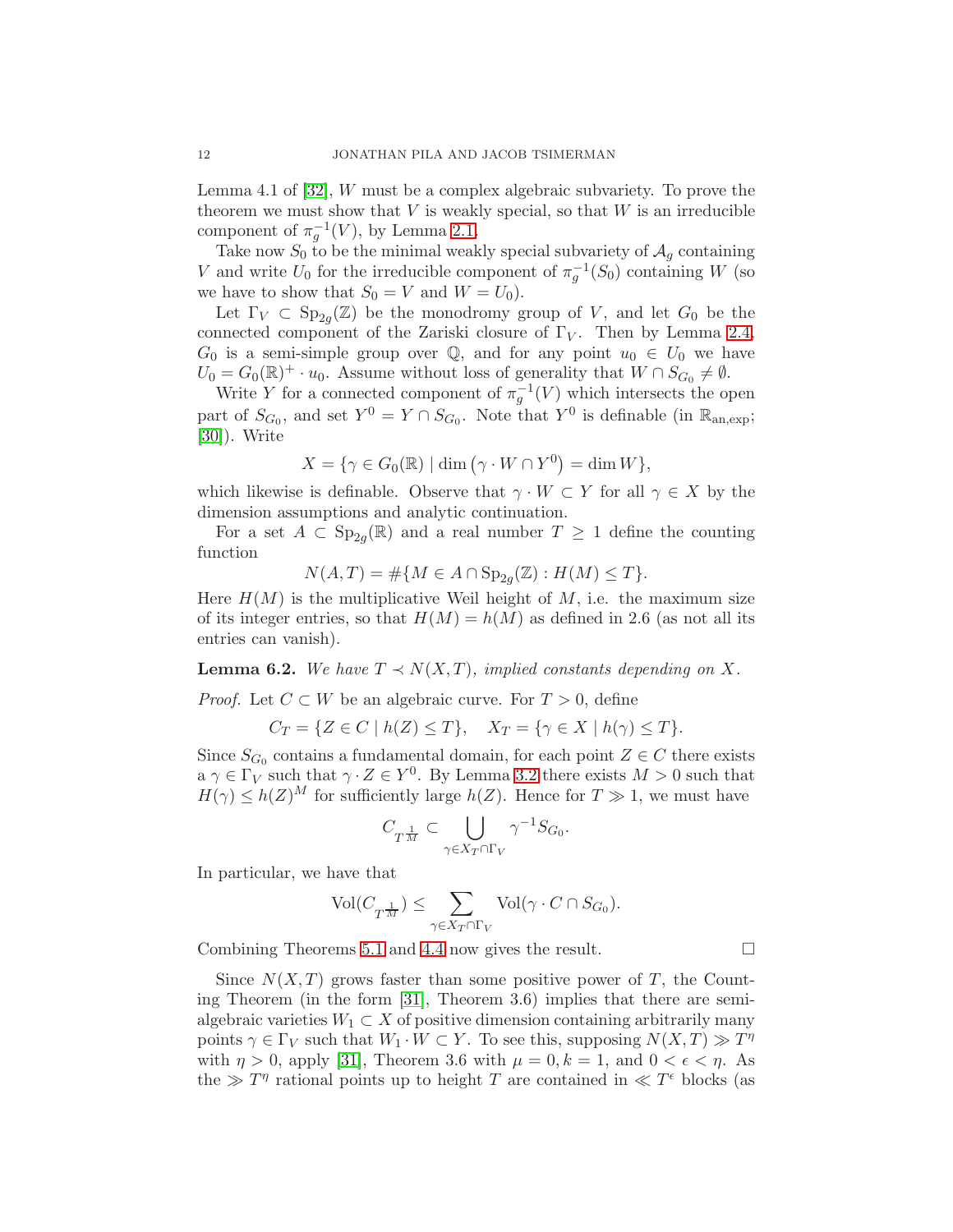defined there) provided by the theorem, there must be a block containing  $\gg T^{\eta-\epsilon}$  rational points. Note that the simpler version [\[31\]](#page-20-0), Theorem 3.2 (which is [\[33\]](#page-20-1), Theorem 1.9 in the case  $k = 1$ ) does not give this conclusion. For such  $W_1$  and  $\gamma \in W_1 \cap \Gamma_V$  we have  $\gamma^{-1}W_1 \cdot W$  contains  $W$ , and so by our maximality assumption we have

$$
\gamma^{-1}W_1 \cdot W = W.
$$

Now let  $\Theta$  be the algebraic group over  $\mathbb R$  which is the Zariski closure in  $G_{0,\mathbb{R}}$  of the subset

$$
\{\gamma \in G_0(\mathbb{R}) \mid \gamma \cdot W = W\}.
$$

Let  $\Theta^0$  be its connected component. Since  $\gamma^{-1}W_1 \subset \Theta$ , it follows that  $\Theta^0$  has positive dimension. Let H be the maximal connected algebraic subgroup of  $G_0$  defined over  $\mathbb Q$  such that  $H(\mathbb R) \subset \Theta^0(\mathbb R)$ . We know that  $\Theta^0$ has infinitely many rational (in fact integral) points, hence so does  $H(\mathbb{R})$ , and so  $\dim(H(\mathbb{R})) > 0$ .

Suppose that Y is NOT invariant under  $H(\mathbb{R})^+$ . Since  $H(\mathbb{Q})$  is dense in  $H(\mathbb{R})$  (see e.g. [\[37\]](#page-20-14), Cor. 3.5) we can find an element  $h \in H(\mathbb{Q})^+$  such that Y is not invariant under h. Let  $Y' = Y \cap hY$ . Then  $\pi_g(Y')$  is a closed algebraic proper subvariety  $V' \subset V$  with and  $W \subset Y'$  (in fact  $V'$  is a component of the intersection of  $V$  with one of its Hecke translates). This contradicts our minimality assumption on V, hence Y is invariant under  $H(\mathbb{R})^+$ .

Let  $H'$  be the smallest algebraic subgroup of  $G_0$  containing the conjugates of H by all  $\gamma \in \Gamma_V$ . Since Y is invariant under  $H(\mathbb{R})^+$  and under  $\Gamma_V$  it is invariant under  $H'(\mathbb{R})^+$ . Now  $H'$  is an algebraic group that is invariant by conjugation under  $\Gamma_V$ , and hence also under  $G_0$ , the Zariski closure of  $\Gamma_V$ . Hence H' is normal in  $G_0$ . Note that  $H'(\mathbb{R})^+ \cdot W \subset Y$  so by maximality of W we conclude that  $H'(\mathbb{R})^+ \cdot W = W$ , so that  $H' = H$ .

Next consider the map  $\phi: G_0 \to G_0^{\text{ad}}$ , where  $G_0^{\text{ad}}$  is the adjoint form of  $G_0$ . We can therefore write  $G_0^{\text{ad}} = \prod_{i=1}^r G_i$  where the  $G_i$  are Q-simple algebraic groups. Therefore there is some non-empty subset  $I \subset \{1, \ldots, r\}$ such that

$$
\phi(H) = \prod_{i \in I} G_i.
$$

We write  $U_0 \cong \prod_i U_i$  where the  $U_i$  are hermitian symmetric spaces associated to  $G_i$ . Thus W can be written as  $\prod_{i\in I} U_i \times W'$ , where W' is an irreducible algebraic subvariety of  $\prod_{i\in I^c} U_i$ . If  $\overline{W}'$  is a point then  $\pi_g(W)$  is weakly special, and so we must have  $\tilde{W} = U_0$  as desired. Hence, we assume from now on that  $\dim(W') > 0$ .

Now pick any point  $u_I \in \prod_{i \in I} U_i$  and consider the variety

$$
W^{\text{new}} = u_I \times W'.
$$

Moreover, let

$$
V^{\text{new}} = V \cap \pi_g(u_I \times \prod_{j \in I^c} U_j),
$$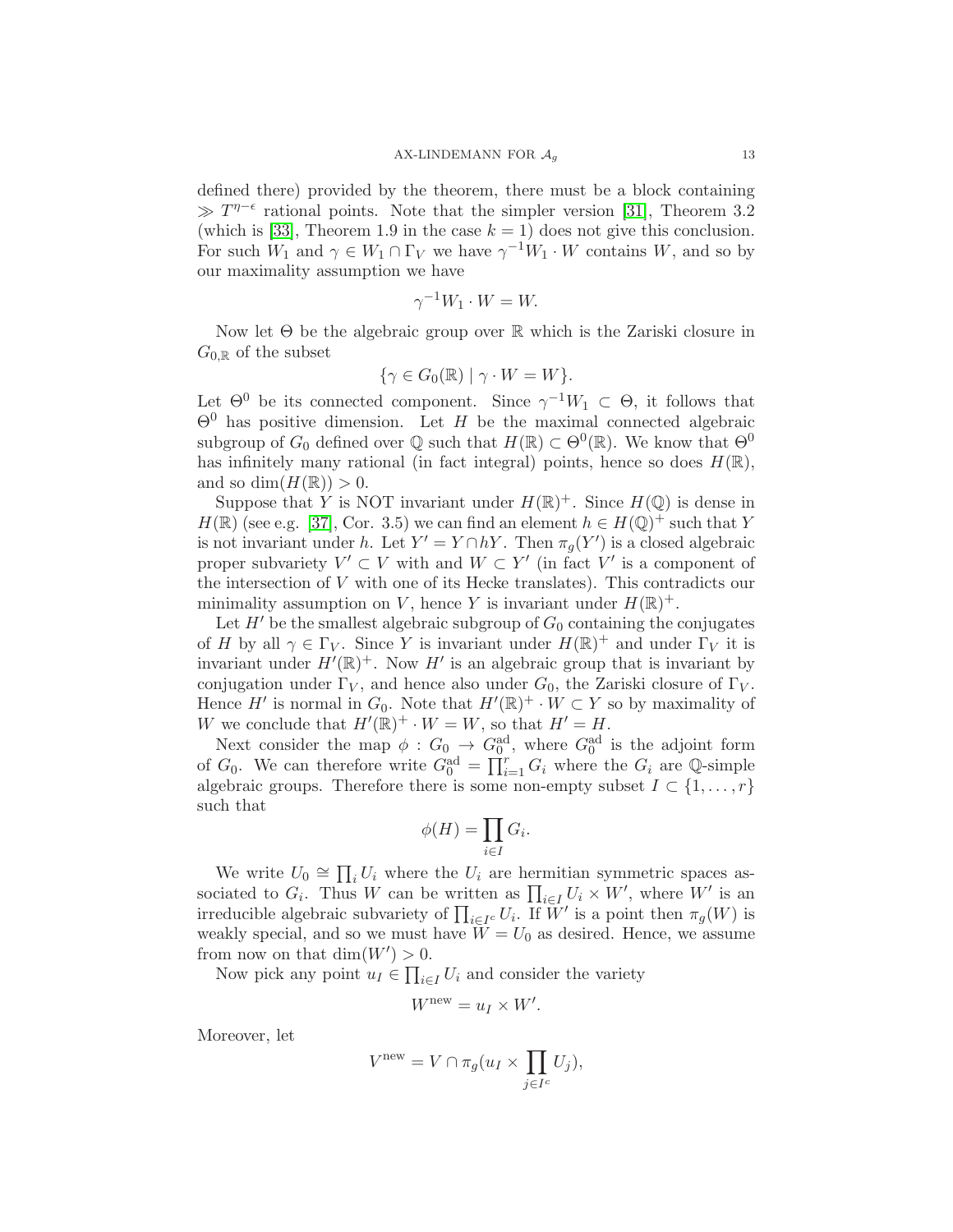which is evidently an algebraic variety as  $\prod_{j\in I^c} U_j$  is weakly special. Then

$$
\pi_g(W^{\text{new}}) \subset V^{\text{new}}
$$

and so by our induction hypothesis there is a weakly special variety

$$
S^{\text{new}} \subset u_I \times \prod_{j \in I^c} U_j
$$

such that  $\pi_g(S^{\text{new}}) \subset V^{\text{new}}$  and  $W^{\text{new}} \subset S^{\text{new}}$ . By projection, we can identify  $S^{\text{new}}$  with its image in  $\prod_{j\in I^c} U_j$ . Since weakly special varieties are closed under intersection (Corollary [2.2\)](#page-4-2) we can consider  $S_{\min} \subset \prod_{j \in I^c} U_j$ to be the minimal weakly special variety containing  $W'$ . By the discussion above, for each point  $u_I \in \prod_{i \in I} U_i$  we know that  $\pi_g(u_I \times S_{\min}) \subset V$ . In other words, the variety

$$
S = \prod_{i \in I} U_i \times S_{\min}
$$

is weakly special and satisfies both  $W \subset S$  and  $\pi_g(S) \subset V$ . By our maximal-<br>ity assumption, we conclude that  $W = S = U_0$  and  $V = S_0$  as desired.  $\square$ ity assumption, we conclude that  $W = S = U_0$  and  $V = S_0$  as desired.

### 7. Application to Andre-Oort

In this section we give the application to the Andre-Oort conjecture. As already mentioned, the size of the Galois orbit of a special point plays a crucial role. For a point  $x \in A_q$  let  $A_x$  denote the corresponding g-dimensional principally polarized abelian variety,  $R_x = Z(\text{End}(A_x))$  the centre of the endomorphism ring of  $A_x$ , and  $Disc(R_x)$  its discriminant (for further details see [\[41\]](#page-20-9)). In general one expects to have the following lower bound suggested by Edixhoven in [\[15\]](#page-19-16).

**Conjecture 7.1.** Let  $g \ge 1$ . Then, for a special point  $x \in A_q$ ,

 $|\text{Disc}(R_x)| \prec |\text{Gal}(\overline{\mathbb{Q}}/\mathbb{Q}) \cdot x|$ 

(with the implied constants depending on g).

For  $g = 1$  this is known by the theory of complex multiplication of elliptic curves (see e.g. [\[6\]](#page-19-17)) and the Landau-Siegel lower bound for the class number of an imaginary quadratic field [\[25,](#page-19-18) [39\]](#page-20-15). As already mentioned, the second author [\[41\]](#page-20-9) has affirmed this conjecture

(1) for  $q \leq 6$ , and

(2) for all g under GRH for CM fields (see also Ullmo-Yafaev [\[45\]](#page-20-10)).

All the unconditional lower bounds are ineffective; hence Theorem 1.2, which we now establish by proving Theorem 7.1 below, is ineffective (other aspects of the proof are also ineffective, including the Counting Theorem, though this ineffectivity seems less serious). The only non-trivial case of the Andre-Oort conjecture known unconditionally and effectively is that of the product of two modular curves, due independently to Kuhne [\[24\]](#page-19-19) and Bilu-Masser-Zannier  $[5]$  (André's original proof  $[3]$  is ineffective).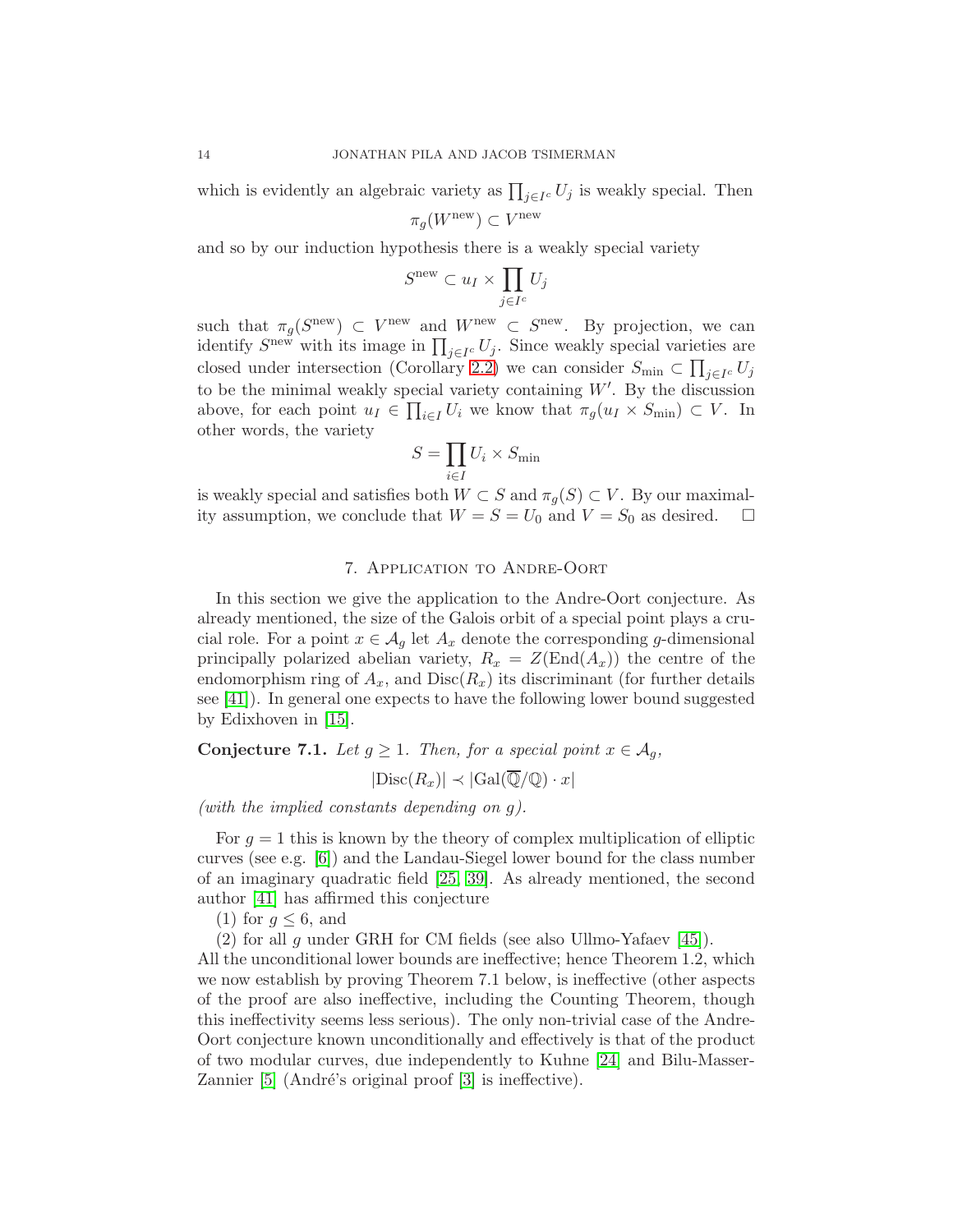Theorem 7.1. Suppose Conjecture 7.1 holds for g. Let V be an irreducible closed algebraic subvariety of  $A_q$ . Then V contains only finitely many maximal special subvarieties.

Before proving this theorem we need some lemmas, in which we take  $V \subset A_q$  to be an irreducible closed algebraic subvariety. We do not for the moment assume Conjecture 7.1.

We set  $G \subset \text{GSp}_{2q,\mathbb{Q}}$  to be the generic Mumford-Tate group of an irreducible component Z of  $\pi_g^{-1}(V)$ . Then, for any  $z \in Z$ ,  $\pi_g(G(\mathbb{R})^+ \cdot z)$  is the smallest special subvariety containing  $V$ . We may assume that  $V$  contains special points, so that this is also the smallest such weakly special subvariety. Let  $S_G$  be as defined above Theorem 4.4, and recall it contains a fundamental domain for  $G(\mathbb{Z})^+$ . Let  $Y^0 = \pi_g^{-1}(V) \cap S_G$ , which, as we have already observed in Theorem 4.4, is a definable set.

We consider orbits  $H(\mathbb{R})^+ \cdot z, z \in \mathbb{H}_g$  that lie inside  $\pi_g^{-1}(V)$ , where  $H \subset$  $Sp_{2q,\mathbb{R}}$  is a semi-simple group. As such orbits are real algebraic, we observe that if

$$
\dim H(\mathbb{R})^+ \cdot z = \dim \left( H(\mathbb{R})^+ \cdot z \cap \left( \pi_g^{-1}(V) \cap S_G \right) \right)
$$

then, by analytic continuation, we have  $H(\mathbb{R})^+ \cdot z \subset \pi_g^{-1}(V)$ . We call such an orbit maximal if it is not contained in an orbit  $K(\mathbb{R})^+ \cdot z$ , where  $K \subset \mathrm{Sp}_{2g,\mathbb{R}}$  is semi-simple,  $K(\mathbb{R})^+ \cdot z$  is contained in  $\pi_g^{-1}(V)$  and has larger dimension than  $H(\mathbb{R})^+ \cdot z$ . By Ax-Lindemann [\(6.1\)](#page-10-2), every maximal orbit is weakly-special, and Lemma [2.3](#page-4-3) implies that there is a connected, semi-simple Q-subgroup  $F \subset G$  with no compact  $\mathbb{Q}$ -factors, such that  $F(\mathbb{R})^+ \cdot z = H(\mathbb{R})^+ \cdot z$ .

**Definition.** We set C to be the set of all connected semi-simple  $\mathbb{Q}$ -subgroups  $F \subset G$  which have no compact Q-factors, and such that there exists  $y \in \mathbb{H}_q$ for which  $F(\mathbb{R})^+ \cdot y$  is weakly special.

For  $F \in \mathcal{C}$  and for every weakly special subvariety  $F(\mathbb{R})^+ \cdot y \subset \mathbb{H}_g$  there is a Shimura subdatum  $(H, X_H) \subset (G, X_G)$  and a splitting

$$
(H^{ad}, X_{H^{ad}}^+, \Gamma) = (H_1, X_1^+, \Gamma_1) \times (H_2, X_2^+, \Gamma_2),
$$

and a point  $h_2 \in X_2^+$  such that  $X_1^+ \times \{h_2\} = F(\mathbb{R})^+ \cdot y$ . Consider the group

$$
\Gamma' := \{ \gamma \in G(\mathbb{Z})^+ \mid \gamma \cdot F(\mathbb{R})^+ \cdot y = F(\mathbb{R})^+ \cdot y \}.
$$

This group has the property that  $\Gamma' \backslash F(\mathbb{R})^+ \cdot y$  is finite volume. However, letting  $H_1$  denote the pullback of  $H_1$  to  $H$ , the subgroups  $F(\mathbb{Z})^+$  and  $H_1(\mathbb{Z})^+$ also have this property, and hence their images in  $G<sup>ad</sup>$  are commensurable. Since neither F nor  $\widetilde{H}_1$  have compact Q-factors and both are connected,  $F \cdot Z(H_1) = H_1$  by [\[36\]](#page-20-16), Theorem 4.10. Letting  $N(F)$  denote the connected component of the normalizer of F in G, it follows that  $H \subset N(F)$ .

**Lemma 7.2.** Let  $F \in \mathcal{C}$ . Then  $N(F)$  is a reductive  $\mathbb{Q}$ -group.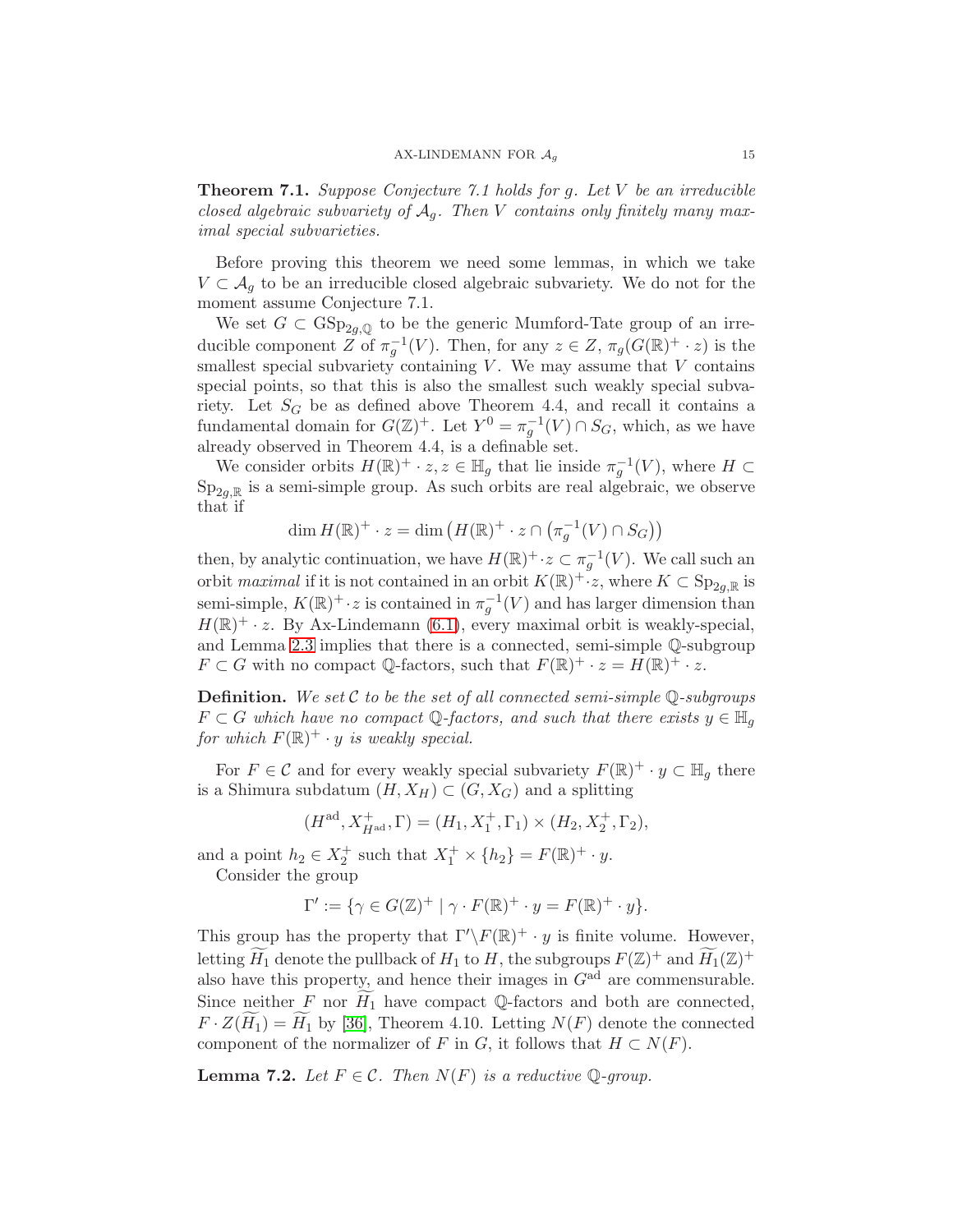*Proof.* Let  $y \in \mathbb{H}_g$  be such that  $F(\mathbb{R})^+ \cdot y$  is a weakly special subvariety. Recall that y gives a homomorphism  $y : \mathbb{S} \to G_{\mathbb{R}}$ , and conjugation by  $y(i)$ gives a Cartan involution of  $G^{\text{ad}}_{\mathbb{R}}$  which preserves the image of  $F_{\mathbb{R}}$  in  $G^{\text{ad}}_{\mathbb{R}}$ . Therefore, it must also preserve  $N(F)_{\mathbb{R}}$ . By [\[38\]](#page-20-17) §I, 4.3,  $N(F)$  is reductive.<br>The fact that it is defined over  $\mathbb{O}$  follows easily from the fact that F is.  $\Box$ The fact that it is defined over  $\mathbb Q$  follows easily from the fact that F is.

Write Com $(N(F))$  for the product of all compact Q-factors of  $N(F)$ <sup>ad</sup> and let  $N(F)_{\text{sh}}$  denote the identity component of the kernel of the projection  $N(F) \to \text{Com}(N(F))$ . Then  $y : \mathbb{S} \to G_{\mathbb{R}}$  factors through  $\phi(H_1 \times H_2)$  and hence also through  $N(F)_{\text{sh}}$ . Thus  $N(F)_{\text{sh}}(\mathbb{R})^+ \cdot y$  defines a special subvariety of  $G(\mathbb{R})^+\cdot y$ .

<span id="page-15-1"></span>**Lemma 7.3.** Let  $F \in \mathcal{C}$ . Then the set of special subvarieties of  $\mathbb{H}_q$  of the form  $N(F)_{\text{sh}}(\mathbb{R})^+ \cdot y$  such that  $y(\mathbb{S}) \subset N(F)_{\text{sh},\mathbb{R}}$  is finite as y varies over  $\mathbb{H}_g$ .

*Proof.* The requirement is that  $y : \mathbb{S} \to G_{\mathbb{R}}$  has image in  $N(F)_{\text{sh},\mathbb{R}}$ , and we would like to show that the number of such images that arise is finite up to  $N(F)_{\text{sh}}(\mathbb{R})^+$  conjugacy. Since the homomorphisms we are interested in correspond to Shimura varieties, it means each such homomorphism also defines a hermitian symmetric domain, which has as its group of biholomorphisms the corresponding adjoint real group  $N(F)_{\text{sh},\mathbb{R}}^{\text{ad}}$ . It is well known that the number of such domains of a bounded dimension is finite, hence there are finitely many types  $(N(F)_{\text{sh},\mathbb{R}}^{\text{ad}}, y : \mathbb{S} \to N(F)_{\text{sh},\mathbb{R}}^{\text{ad}})$  corresponding to a hermitian symmetric space up to an automorphism of  $N(F)_{\text{sh},\mathbb{R}}^{\text{ad}}$ . Since  $N(F)_{\text{sh}}^{\text{ad}}$ is semi-simple, its outer automorphism group is finite. This means that, up to  $N(F)_{sh}(\mathbb{R})^+$  conjugacy, there are only finitely many homomorphisms  $y : \mathbb{S} \to N(F)_{\text{sh},\mathbb{R}}^{\text{ad}}$  that arise from points  $y \in \mathbb{H}_g$ . But recall that we know that the weights of the action ad  $\circ y$  of S on the complexified Lie algebra of  $Sp_{2q}$  are restricted to a finite set. This implies that for each homomorphism to  $N(F)_{\text{sh},\mathbb{R}}^{\text{ad}}$ , only finitely many possible lifts to  $N(F)_{\text{sh},\mathbb{R}}$  actually occur in the  $G(\mathbb{R})^+$ -conjugacy class. This completes the proof of the assertion.  $\Box$ 

For the proof of Theorem 7.1, it will be useful to make the following definition:

**Definition.** For each  $F \in \mathcal{C}$ , define  $S(F)$  to be the union of  $\pi_g(F(\mathbb{R})^+ \cdot z)$ over the maximal F-orbits  $F(\mathbb{R})^+ \cdot z$ , which are also special subvarieties and satisfy

dim  $F(\mathbb{R})^+ \cdot z = \dim \left( F(\mathbb{R})^+ \cdot z \cap \left( \pi_g^{-1}(V) \cap S_G \right) \right)$ .

We let  $W(F)$  be the corresponding union over maximal F-orbits which are weakly special.

Finally, we need the following result, which is well known to the experts but for which we know of no easy reference in the literature:

<span id="page-15-0"></span>**Lemma 7.4.** For any  $B > 0$ , there are only finitely many special points  $x \in \mathcal{A}_q$  such that  $|\text{Disc}(R_x)| < B$ .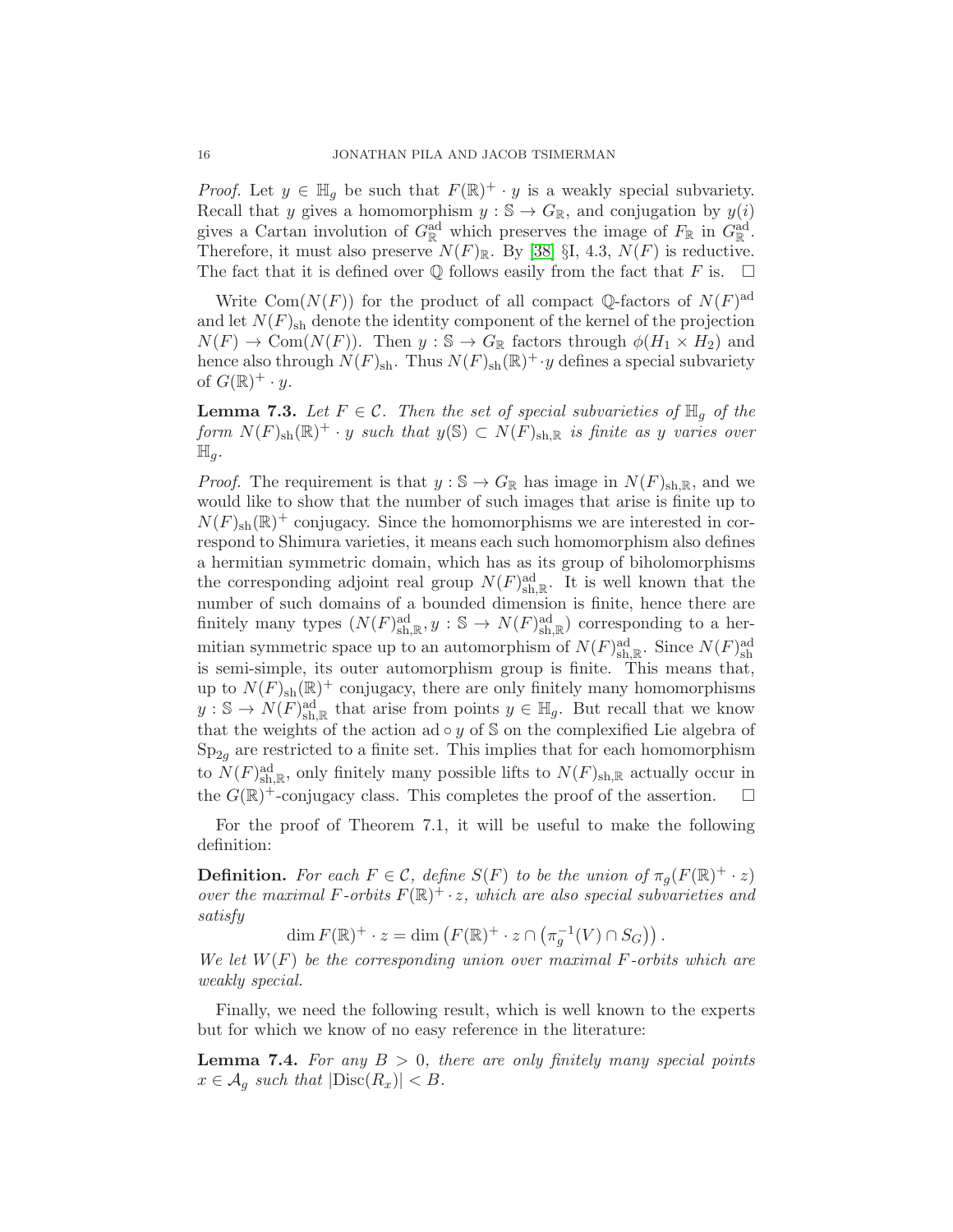*Proof.* Let x be such a point and consider its lift  $Z$  to the fundamental domain  $S_q$ . Then by Theorem 3.1 in [\[32\]](#page-20-4) we know that  $H(Z) \prec |Disc(R_x)|$ , where  $H(Z)$  is the height of the point Z. Since all the co-ordinates of Z are algebraic of degree at most  $2g$ , there are only finitely many such  $Z$  by Northcott's Theorem. This completes the proof.

We can now prove Theorem 7.1.

Proof. We now assume that Conjecture 7.1 holds for g. The proof is by induction on dim  $V$ , therefore we may assume that V contains a Zariskidense set of special points, and we must then show that  $V$  is a special subvariety. Since special points are defined over  $\overline{Q}$ , we must have that V is defined over a field  $K$  of finite degree over  $\mathbb{Q}$ .

Let  $x$  be a special point in  $V$ , and let  $Z$  be a preimage of  $x$  contained in the standard fundamental domain  $S_g$  of  $\text{Sp}_{2g}(\mathbb{Z})$  as in [\[32\]](#page-20-4). By Theorem 3.1 in [\[32\]](#page-20-4), we know that the height  $H(Z)$  of Z satisfies  $H(Z) \prec |Disc(R_x)|$ . The conjugates  $x'$  of x over K again lie on V, are special points of the same discriminant, and have pre-images  $Z'$  in  $S_g$ . Thus by Conjecture 7.1, if  $|\text{Disc}(R_x)|$  is sufficiently large, the Counting Theorem (in the form [\[31\]](#page-20-0), Theorem 3.2) implies that "many" of the x' (i.e. a positive power of  $|\text{Disc}(R_x)|$  of them) are contained in the algebraic part (as defined there) of  $Y<sup>0</sup>$ , which thus contains a semi-algebraic set of positive dimension containing at least one (in fact many, if we use  $[33]$ , 3.6, but one will suffice) preimage  $Z'$  of a Galois conjugate of  $x$  over  $K$ . By Ax-Lindemann (the semi-algebraic version: The-orem [6.1\)](#page-10-2) Z' is contained in a weakly special subvariety  $S \subset \pi^{-1}(V)$  which we may choose to be maximal, and is in fact special as  $x$  is special. This implies that  $\pi_g(S)$  is algebraic, and hence the union of all Galois conjugates of  $\pi_q(S)$  over K contains x and lies inside V. Hence, by Lemma [7.4,](#page-15-0) all but finitely many special points  $x \in V$  are contained in a positive dimensional special subvariety of  $V$ .

It therefore suffices to establish that there are only finitely many positive dimensional maximal special subvarieties of  $V$ , for then the Zariski-density of special points will imply that V itself is special.

By Lemma [2.3,](#page-4-3) any such special subvariety is the image under  $\pi_g$  of an orbit of  $F(\mathbb{R})^+$  for some  $F \in \mathcal{C}$ . We first show that, for each  $F \in \mathcal{C}$ , the set  $S(F)$  is a finite union of special subvarieties.

We first consider the case where  $N(F)_{\text{sh}}$  is not equal to all of G. Then by Lemma [7.3,](#page-15-1) special subvarieties of V which are images under  $\pi_g$  of orbits of  $F(\mathbb{R})^+$  lie in the union of finitely many special subvarieties whose generic Mumford-Tate group M satisfies  $M^{\text{der}} = N(F)_{\text{sh}}^{\text{der}}$ . But the smallest special subvariety containing  $V$  has generic Mumford-Tate group  $G$ , and so the intersections of these special subvarieties with  $V$  must all be proper. Hence we are done in this case by induction on the dimension of  $V$ .

Now consider the case that  $N(F)_{sh}$  is equal to G. This means that F is normal in G, and so G splits as an almost direct product  $G = F \cdot Z_G(F)$ . Let y be a point in  $\pi_g^{-1}(V) \cap S_G$ , so that  $G(\mathbb{R})^+ \cdot y$  is a hermitian symmetric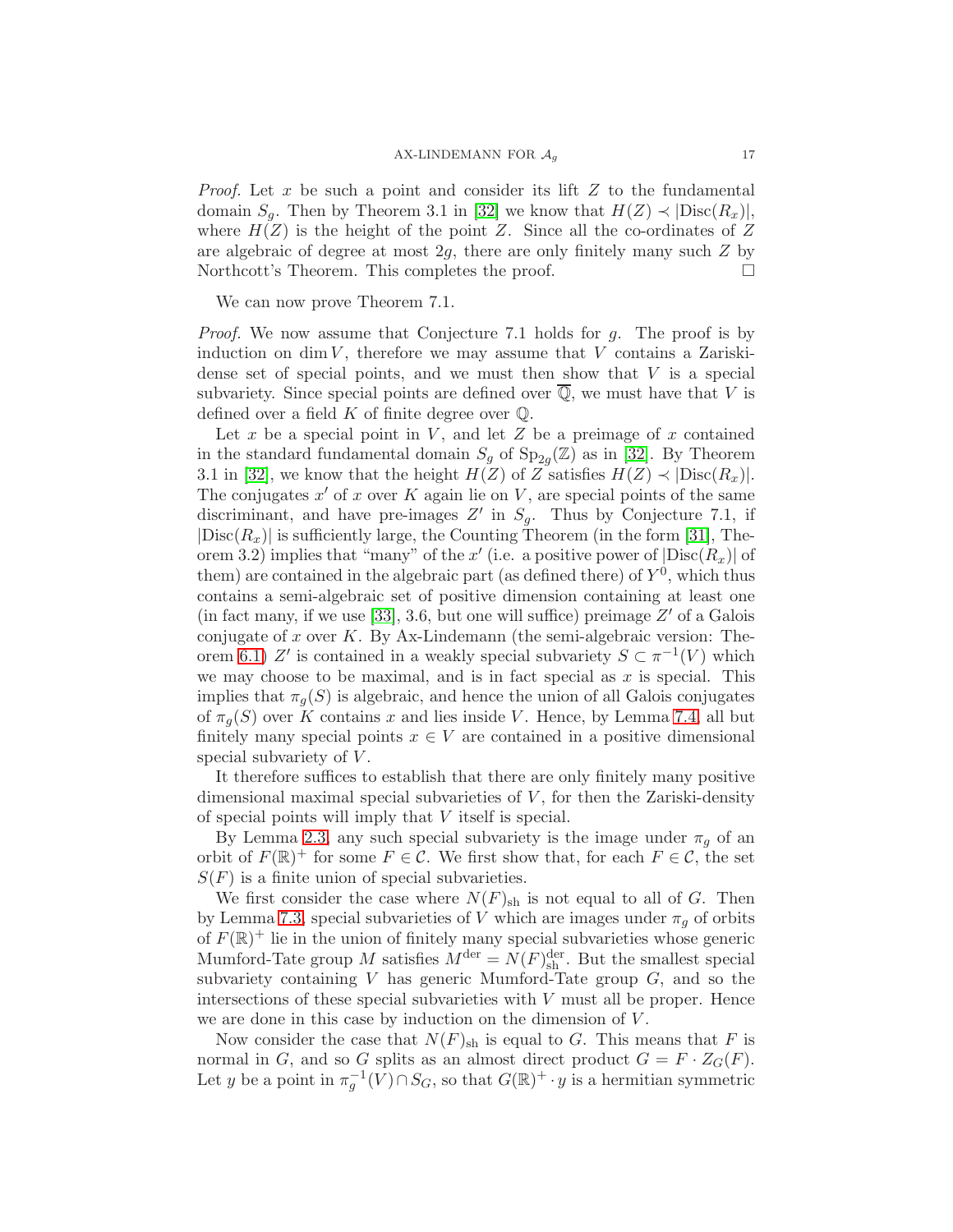space with  $\pi_g(G(\mathbb{R})^+ \cdot y)$  the minimal special subvariety containing V. Then one has a splitting of the hermitian symmetric space  $G(\mathbb{R})^+ \cdot y$  as  $F(\mathbb{R})^+ \cdot$  $y \times Z_G(F)(\mathbb{R})^+ \cdot y.$ 

Let  $z_{CM} \in S_G$  be a special point. Then  $F(\mathbb{R})^+ \cdot y \cap Z_G(F)(\mathbb{R})^+ \cdot z_{CM}$ consists of a single point, and moreover this point is special if and only if  $F(\mathbb{R})^+ \cdot y$  is a special subvariety, if and only if  $F(\mathbb{R})^+ \cdot y$  contains special points (see [\[28\]](#page-19-12), Theorem 4.3). Thus special subvarieties of the form  $F(\mathbb{R})^+ \cdot y$  are in bijection with special points on  $Z_G(F)(\mathbb{R})^+ \cdot z_{CM}$ . Moreover, if we let  $X_F^+$  $F^+$ ,  $X_G^+$ , and  $X_{Z_Q}^+$  $Z_{G}(F)$  denote the hermitian symmetric spaces corresponding respectively to  $F$ , G and  $Z$ <sub>G</sub>(F), then we get a finite algebraic map of Shimura varieties

$$
\psi: F(\mathbb{Z})^+\backslash X^+_F \times Z_G(F)^+(\mathbb{Z})\backslash X^+_{Z_G(F)} \to G(\mathbb{Z})^+\backslash X^+_G.
$$

Put  $W = \pi_g(Z_G(F)(\mathbb{R})^+ \cdot z_{CM})$  and let

$$
V' = \{ x \in W \mid x \in V \& F(\mathbb{Z})^+ \backslash X_F^+ \times \text{pr}_2 \psi^{-1} \{ x \} \subset \psi^{-1}(V) \}.
$$

Then  $V'$  is a closed algebraic subvariety of  $\mathcal{A}_g$  of dimension lower than V (as the orbits of  $F(\mathbb{R})^+$  have positive dimension), and special points in V ′ correspond in a finite-to-one fashion to special subvarieties of the form  $\pi_g(F(\mathbb{R})^+\cdot y)$  in V.

By induction on dimension the conclusion of 7.1 is true for  $V'$  and thus the set of special points in  $V'$  is contained in a finite union of special subvarieties of V'. Hence, the images of maximal orbits  $\pi_g(F(\mathbb{R})^+ \cdot y)$  correspond to the finite set of isolated special points in  $V'$ . Thus we have finiteness also in this case.

<span id="page-17-0"></span>Lemma 7.5. The union of all positive dimensional weakly special subvarieties of  $V$  is a countable union of algebraic varieties.

*Proof.* Since there are only countably many Q-subgroups of  $G$ , we need only consider those weakly special subvarieties arising from a single Shimura subdatum  $(H, X_H) \subset (G, X_G)$  and a splitting

$$
(H^{\text{ad}}, X_H^{\text{ad},+}) = (H_1, X_1^+) \times (H_2, X_2^+).
$$

We then get an algebraic morphism

$$
\Gamma_1 \backslash X_1^+ \times \Gamma_2 \backslash X_2^+ \to G(\mathbb{Z})^+ \backslash X_G^+
$$

where  $\Gamma_1 \subset H_1$  and  $\Gamma_2 \subset H_2$  are appropriate arithmetic subgroups. Then the set of points  $y \in \Gamma_2 \backslash X_2^+$  such that  $X_1^+ \times \{y\}$  maps inside of V is clearly an algebraic variety. This completes the proof.  $\hfill \Box$ 

From Lemma [7.5](#page-17-0) it follows that  $\bigcup_{F \in \mathcal{C}} W(F)$  is a countable union of algebraic varieties. We state two further lemmas (which do not require the assumption of Conjecture 7.1).

Lemma 7.6. The union of all weakly special subvarieties of V of positive dimension is a definable subset of  $A_q(\mathbb{C})$ .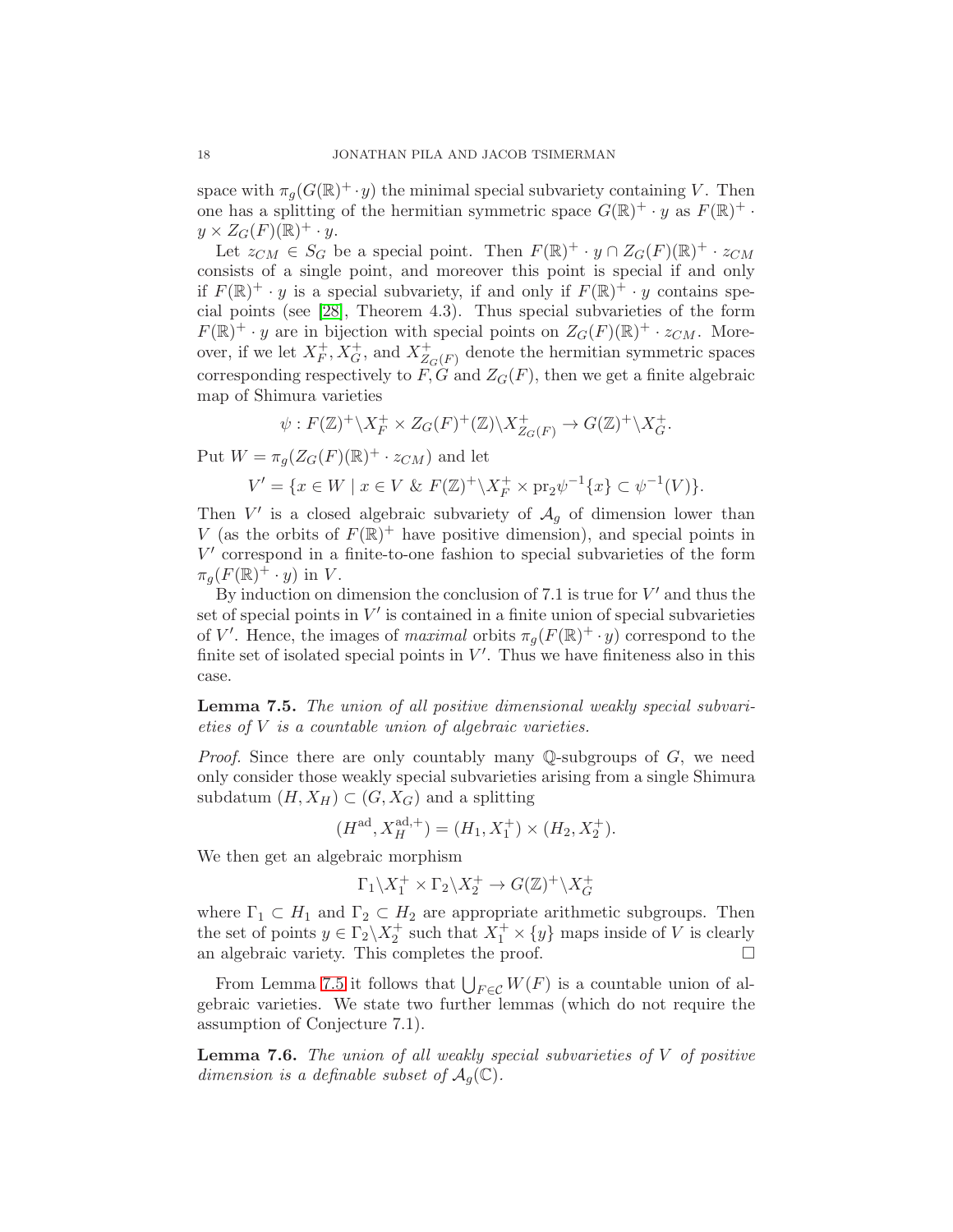*Proof.* Let  $T \subset V$  be weakly special. Since  $S_G$  contains a fundamental domain for the action of  $G(\mathbb{Z})$ , every point of T is contained in an image of the form  $\pi_g(H(\mathbb{R})^+ \cdot z \cap S_G)$  for H a semi-simple subgroup of G and  $z \in S_G$ . There are only finitely many semi-simple real groups that embed into  $Sp_{2a,R}$ , and the embeddings come in finitely many families up to conjugacy by([\[16\]](#page-19-21), A.1). We restrict for the moment to a particular semi-simple subgroup  $H \subset G_{\mathbb{R}}$ . For each  $y \in G(\mathbb{R})$  let  $H_y := yHy^{-1}$ . Since the dimension of orbits is definable, it follows that the set

$$
T_H := \{ (y, z) \in \text{Sp}_{2g}(\mathbb{R}) \times S_G : H_y(\mathbb{R})^+ \cdot z \text{ is maximal} \}
$$

is definable (the maximality is definable as there are only finitely many conjugacy classes of groups to compare with), and the union of the

$$
\pi_g(H_y(\mathbb{R})^+\cdot z\cap S_G)
$$

over  $(y, z) \in T_H$  is thus also definable. Taking the union over the finitely many conjugacy classes of semi-simple groups H proves the result. many conjugacy classes of semi-simple groups  $H$  proves the result.

Lemma 7.7. Let A be a quasiprojective complex algebraic variety. Suppose  $V_i$  is a countable sequence of closed complex algebraic subvarieties of  $A$  whose union is definable. Then there is a natural number m such that

$$
\bigcup_{i\in\mathbb{N}}V_i=V_1\cup V_2\cup\cdots\cup V_m.
$$

*Proof.* Let  $X = \bigcup_{i \in \mathbb{N}} V_i$ . Since X is definable (in  $\mathbb{R}_{\text{an exp}}$ ) it has an analytic celldecomposition ([\[14\]](#page-19-7)),  $X = \bigcup_j U_j$ . For each j, there is an i such that  $U_j \cap V_i$  has the same dimension as  $U_j$ . But since  $U_j$  is a connected real analytic variety, if a polynomial vanishes on an open set of  $U_j$  it must vanish on  $U_j$  identically. Hence  $U_j \subset V_i$ . .

By applying the preceding lemmas we see that there is a finite set  $\mathcal{V} \subset \mathcal{C}$ such that the union of all maximal weakly special subvarieties of  $V$  of positive dimension is  $\bigcup_{F \in \mathcal{V}} W(F)$ . Consider a positive dimensional special subvariety  $T \subset V$ . We have  $T \subset \bigcup_{F \in \mathcal{V}} W(F)$ . Now special points are Zariski-dense in T, but the special points in each  $W(F)$  are contained in  $S(F)$ . Thus  $T \subset \bigcup_{F \in \mathcal{V}} S(F)$ . We conclude that all maximal special subvarieties of V of positive dimension are contained in the finite union  $\bigcup_{F \in \mathcal{V}} S(F)$ . Hence the theorem is true for  $V$ .

#### **REFERENCES**

- <span id="page-18-0"></span>[1] Y. André, G-functions and Geometry, Aspects of Mathematics E13, Vieweg, Braunschweig, 1989.
- <span id="page-18-1"></span>[2] Y.Andr´e, Mumford-Tate groups of mixed Hodge structures and the theorem of the fixed part. Compositio Math. 82 1992, no. 1, 1-24.
- <span id="page-18-2"></span>[3] Y. André, Finititude des couples d'invariants modulaires singuliers sur une courbe algébrique plane non modulaire, *J. Reine Angew. Math.* 505 (1998), 203-208.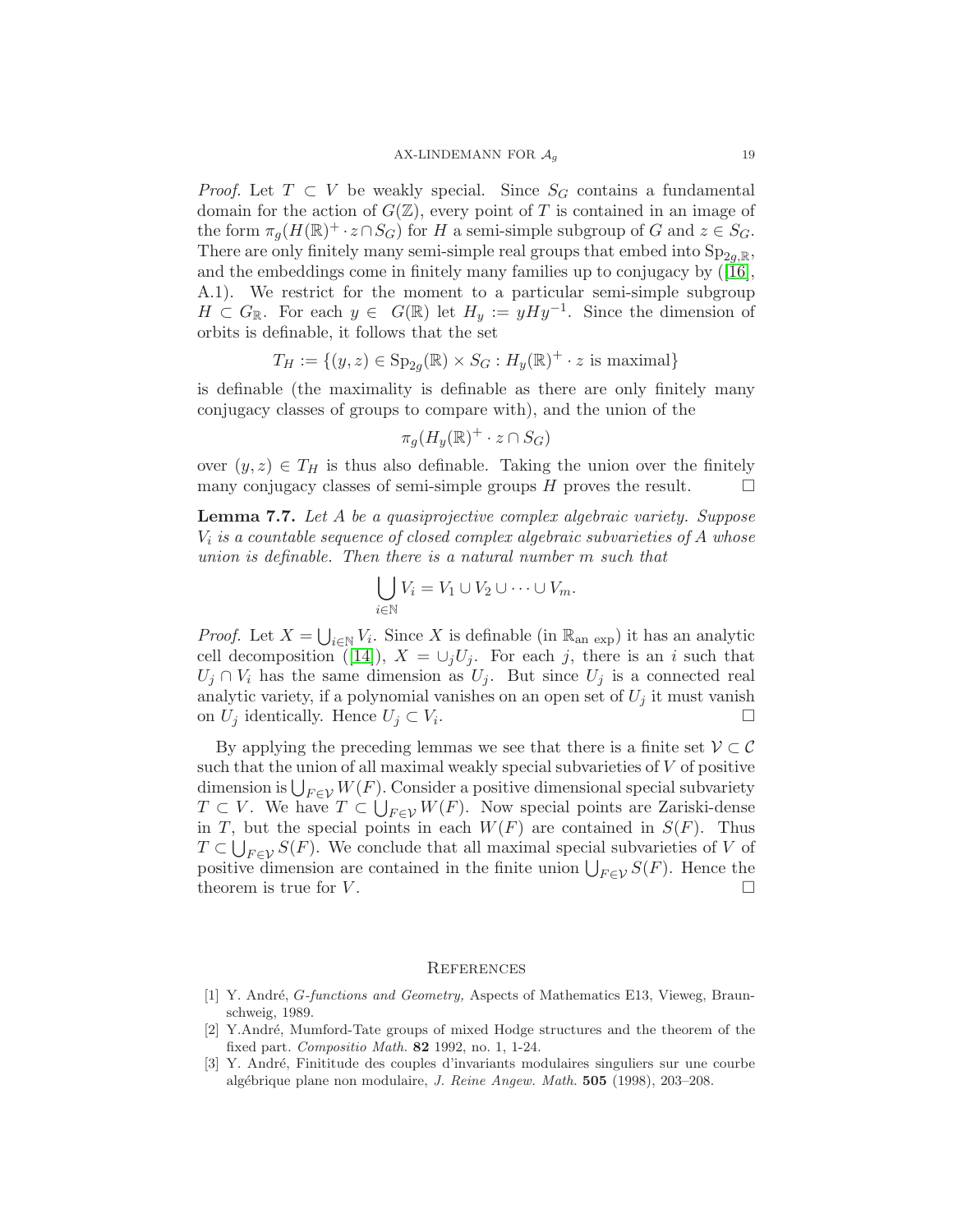- <span id="page-19-20"></span><span id="page-19-0"></span>[4] J. Ax, On Schanuel's conjectures, Annals of Mathematics 93 (1971), 252–268.
- <span id="page-19-17"></span>[5] Y. Bilu, D. Masser, and U. Zannier, An effective "theorem of André" for  $CM$ -points on a plane curve Math. Proc. Cambridge Philos. Soc. 154 (2013), 145–152.
- [6] A. Borel, S. Chowla, C. S. Herz, K. Iwasawa and J.-P. Serre, Seminar on complex multiplication, (1957-8), Lecture Notes in Mathematics 21, Springer, 1966.
- [7] A. Borel and Harish-Chandra, Arithmetic subgroups of algebraic groups, Annals of Mathematics **75** (1962), 485-535.
- <span id="page-19-4"></span>[8] C.-L. Chai, Compactification of Siegel Moduli Schemes, LMS Lecture Note Series 107, CUP, 1985.
- <span id="page-19-10"></span>[9] C. Daw and A. Yafaev, An unconditional proof of the André-Oort conjecture for Hilbert modular surfaces, Manuscripta Math. 135 (2011), 263-271.
- <span id="page-19-11"></span>[10] P. Deligne, *Travaux de Shimura*, Séminaire Bourbaki, Exposé 389, Fevrier 1971, Lecture notes in Maths. 244, Springer-Verlag, Berlin 1971, p.123-165.
- [11] P. Deligne, Variétés de Shimura: interprétation modulaire et techniques de construction de mode éles canoniques, Automorphic Forms, Representations, and L-functions Part. 2; Proc. of Symp. in Pure Math. 33, American Mathematical Society 1979, p.274-290.
- [12] L. van den Dries, Tame Topology and O-minimal Structures, LMS Lecture Note Series 248, CUP, 1998.
- <span id="page-19-14"></span>[13] L. van den Dries, A. Macintyre, D. Marker, The elementary theory of restricted analytic fields with exponentiation, Annals of Mathematics 140 (1994), 183–205.
- <span id="page-19-7"></span>[14] L. van den Dries and C. Miller, On the real exponential field with restricted analytic functions, Israel J. Math. 85 (1994), 19–56.
- <span id="page-19-16"></span>[15] S.J. Edixhoven, B.J.J. Moonen, and F. Oort, editors, Open problems in algebraic geometry, *Bull. Sci. Math.* **125** (2001), 1-22.
- <span id="page-19-21"></span>[16] M. Einseidler, G. Margulis, and A. Venkatesh, Effective equidistribution for closed orbits of semi-simple groups on homogeneous spaces, Inventiones 177 (2009), 137– 212.
- [17] P. Erdös, P.M. Gruber, J. Hammer, *Lattice Points*, Longman Scientific & Technical, New York, 1989.
- <span id="page-19-15"></span>[18] A. Galligo and N. Vorobjov, Complexity of finding irreducible components of a semialgebraic set, J. Complexity 11 (1995), 174–193.
- <span id="page-19-9"></span>[19] G. van der Geer, Siegel modular forms and their applications, in The 1-2-3 of Modular Forms, Brunier, van der Geer, Harder, and Zagier, editors, Springer-Verlag, Berlin, 2008.
- <span id="page-19-6"></span>[20] P. Habegger and J. Pila, Some unlikely intersections beyond André-Oort, Compositio 148 (2012), 1–27.
- <span id="page-19-8"></span><span id="page-19-3"></span>[21] J.-I. Igusa, Theta Functions, Grund. math. Wissen. 194, Springer-Verlag, Berlin, 1972.
- <span id="page-19-13"></span>[22] B. Klingler and A. Yafaev, The André-Oort conjecture, arXiv preprint.
- [23] A.Krieg, Primitive minima of positive definite quadratic forms, Acta Arithmetica LXIII.1, 1993, 91–96
- <span id="page-19-19"></span><span id="page-19-18"></span>[24] L. Kühne, An effective result of André-Oort type, Annals of Mathematics  $176$  (2012), 651–671.
- <span id="page-19-1"></span>[25] E. Landau, Bemerkung zum Heilbronnschen Satz, Acta Arithmetica 1 (1935), 2–18.
- <span id="page-19-5"></span>[26] S. Lang, Introduction to Transcendental Numbers, Addisson-Wesley, Reading, MA, 1966.
- [27] D. Masser and U. Zannier, Torsion anomalous points and families of elliptic curves, Amer. J. Math. **132** (2010), 1677-1691.
- <span id="page-19-12"></span>[28] B. J. J. Moonen Linearity properties of Shimura varieties. I, J. Algebraic Geom. 7 (1998), 539–567.
- <span id="page-19-2"></span>[29] F. Oort, Canonical lifts and dense sets of CM points, Arithmetic Geometry, Cortona, 1994, 228–234, F. Catanese, editor, Symposia. Math., XXXVII, CUP, 1997.